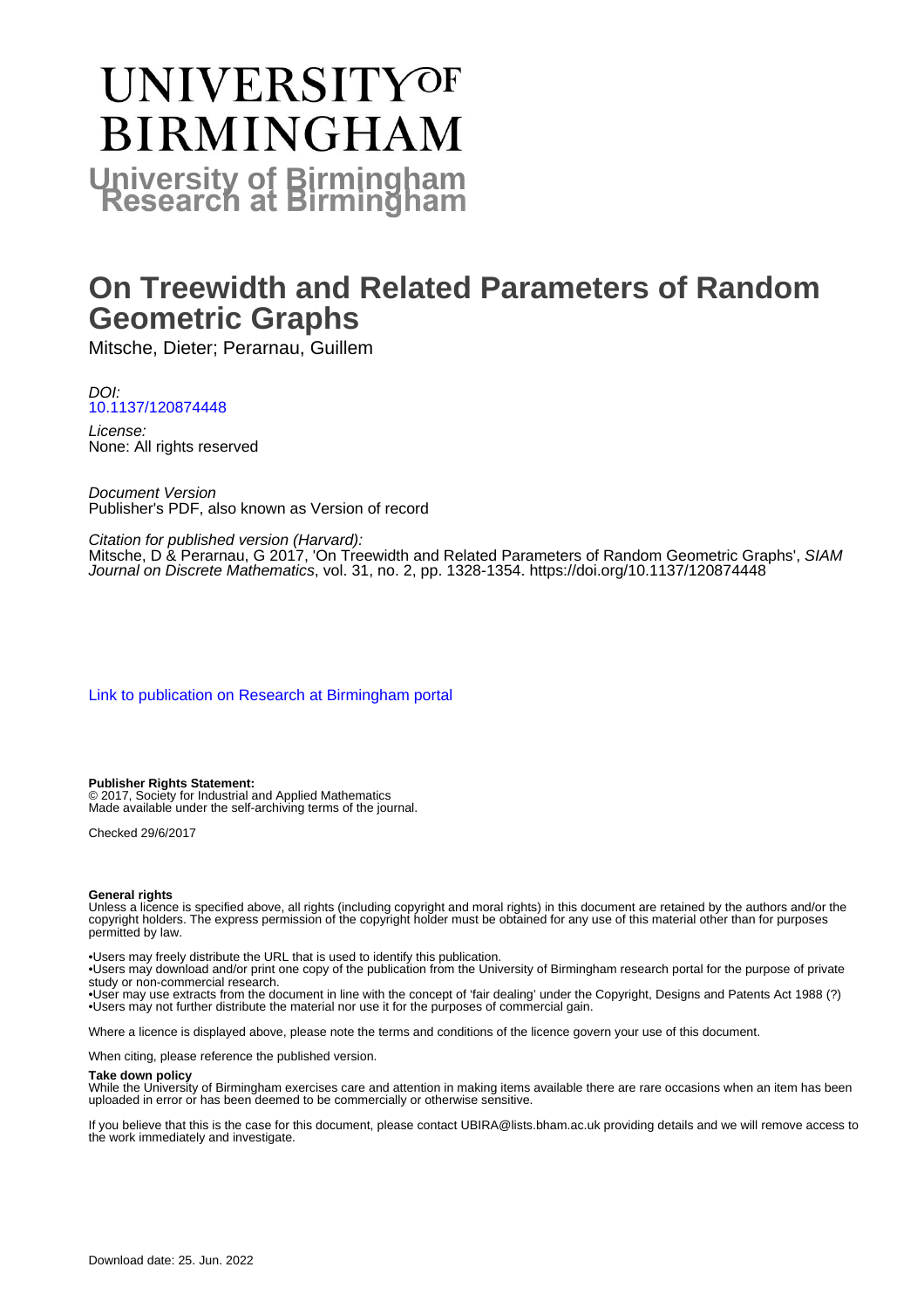### ON TREEWIDTH AND RELATED PARAMETERS OF RANDOM GEOMETRIC GRAPHS<sup>∗</sup>

DIETER MITSCHE† AND GUILLEM PERARNAU‡

Abstract. We give asymptotically exact values for the treewidth  $tw(G)$  of a random geometric graph  $G \in \mathcal{G}(n,r)$  in  $[0,\sqrt{n}]^2$ . More precisely, let  $r_c$  denote the threshold radius for the appearance of the giant component in  $\mathcal{G}(n,r)$ . We then show that for any constant  $0 < r < r_c$ , tw $(G) = \Theta(\frac{\log n}{\log \log n})$ , and for c being sufficiently large, and  $r = r(n) \ge c$ ,  $tw(G) = \Theta(r\sqrt{n})$ . Our proofs show that for the corresponding values of  $r$  the same asymptotic bounds also hold for the pathwidth and the treedepth of a random geometric graph.

Key words. random geometric graphs, treewidth, treedepth, pathwidth

AMS subject classifications. 05C80, 05C62, 90B15

DOI. 10.1137/120874448

**1. Introduction.** Let V be a set of n points in the square  $\mathcal{S}_n = [0, \sqrt{n}]^2$  and  $r = r(n)$  a nonnegative real number. This choice of the square is only for convenience; by suitable scaling we could have chosen the square  $[0, 1]^2$  and all the results would be still valid. We will identify each point with its position, that is,  $v \in V$  refers also to the geometrical position of v in  $S_n$ .

The *geometric graph*  $G$  of  $V$  with radius  $r$  is the graph constructed by connecting two points of V if their Euclidean distance in  $\mathcal{S}_n$  is smaller than r. For any two points  $u, v \in S_n$  we will denote by  $dist_E(u, v)$  their Euclidean distance and by  $dist_G(u, v)$ their distance in the graph G.

Then we define  $\mathcal{G}(n, r)$  as the probability space of the geometric graphs of order n with radius r. A graph G chosen uniformly at random from  $\mathcal{G}(n,r)$  will be called a random geometric graph and will be denoted by  $G \in \mathcal{G}(n,r)$ . Note that with probability one, no two vertices of  $G \in \mathcal{G}(n,r)$  are placed in the same position.

Starting with the seminal paper of Gilbert [\[8\]](#page-27-0), random geometric graphs have in recent decades received a lot of attention as a model for large communication networks such as sensor networks. Network agents are represented by the vertices of the graph, and direct connectivity is represented by edges. For applications of random geometric graphs, we refer to [\[11,](#page-27-1) Chapter 3], and for a survey of many theoretical results, we refer to Penrose's monograph [\[22\]](#page-27-2).

All our stated results are asymptotic as  $n \to \infty$ . We use the usual notation a.a.s. to denote asymptotically almost surely, i.e., with probability  $1-o(1)$ . It is well known that the property of the existence of a giant component of order  $\Theta(n)$  undergoes a sharp threshold in  $\mathcal{G}(n,r)$  (see, e.g., [\[9\]](#page-27-3)), that is, there exists a constant value  $r_c$ 

<sup>∗</sup>Received by the editors April 20, 2012; accepted for publication (in revised form) April 14, 2017; published electronically June 22, 2017. An extended abstract of this paper appeared in Proceedings of STACS, 2012, pp. 408–419 [\[17\]](#page-27-4).

<http://www.siam.org/journals/sidma/31-2/87444.html>

Funding: This research is partially supported by the Catalan Research Council under project 2009SGR1387. The first author is partially supported by the ICT Program of the European Union under contract number 215270 (FRONTS). The second author wants to thank the FPU grant from the Ministerio de Educación de España.

<sup>†</sup>Universit´e Cˆote d'Azur, Laboratoire J-A Dieudonn´e, Nice Cedex 02 [\(dmitsche@unice.fr\)](mailto:dmitsche@unice.fr).

<sup>‡</sup>School of Mathematics, University of Birmingham, Ring Rd N, Birmingham, B15 2TS, United Kingdom [\(g.perarnau@bham.ac.uk\)](mailto:g.perarnau@bham.ac.uk).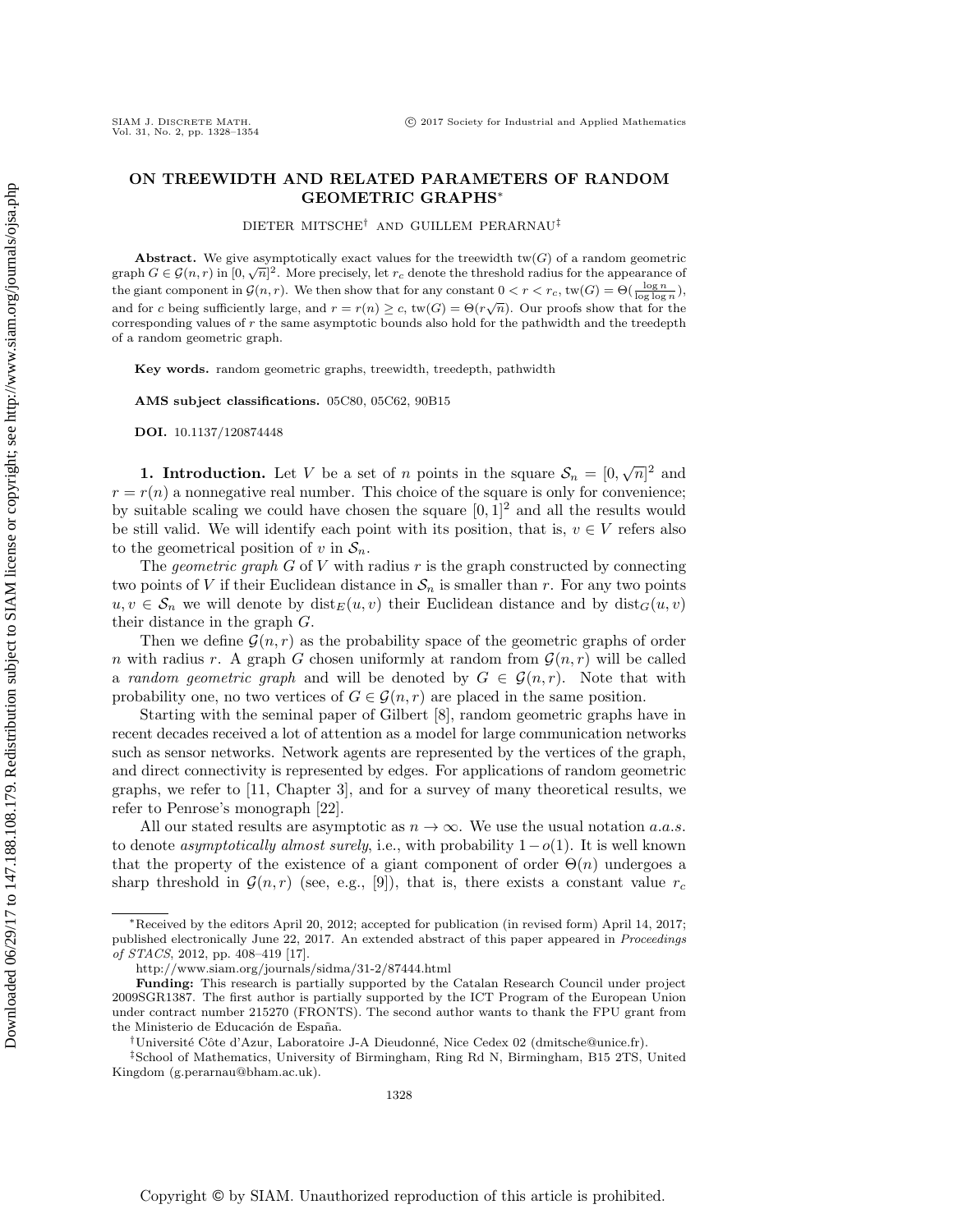such that for any  $\varepsilon > 0$ , a.a.s. the largest component of  $G \in \mathcal{G}(n, r_c - \varepsilon)$  is of order  $O(\log n)$ , whereas in  $G \in \mathcal{G}(n, r_c + \varepsilon)$ , a single component of order  $\Theta(n)$  is present, while the others have order  $O(\log n)$  (see [\[22,](#page-27-2) Chapter 10]). The exact value of  $r_c$ is not yet determined, but it is known that  $c^- \leq r_c \leq c^+$ , where  $c^- \approx 0.834$  and  $c^+ \approx 1.836$  (see [\[22,](#page-27-2) p. 189]). Moreover, simulation studies suggest that the exact value of  $r_c \approx 1.2$  (see again [\[22,](#page-27-2) p. 189]).

Since random geometric graphs have been heavily used for modeling communication networks, it is natural to analyze the expected complexity of different algorithms applied to this class. Courcelle's theorem [\[5\]](#page-27-5) states that any problem that can be expressed in monadic second order logic can be solved in linear time for the class of graphs with bounded treewidth. This motivates the study of this parameter and other tree-like parameters on random geometric graphs. In this paper, we study the behavior of the treewidth and the treedepth on random geometric graphs.

The treewidth was introduced independently by Halin in [\[10\]](#page-27-6) and by Robertson and Seymour in [\[26\]](#page-27-7).

For a graph  $G = (V, E)$  on n vertices, we call  $(T, W)$  a tree decomposition of G, where W is a set of vertex subsets  $W_1, \ldots, W_s \subseteq V$ , called bags, and T is a forest with vertices in  $W$ , such that

1.  $\bigcup_{i=1}^{s} W_i = V,$ 

- 2. for any  $e = uv \in E$  there exists a set  $W_i \in \mathcal{W}$  such that  $u, v \in W_i$ ,
- 3. for any  $v \in V$ , the subgraph induced by the  $W_i \ni v$  is connected as a subgraph of T.

The width of a tree-decomposition is  $w(T, W) = \max_{1 \leq i \leq s} |W_i| - 1$ , and the treewidth of a graph G can be defined as

<span id="page-2-1"></span>
$$
\mathrm{tw}(G) = \min_{(T,\mathcal{W})} \mathrm{w}(T,\mathcal{W}).
$$

Observe that if G is a graph with connected components  $H_1, \ldots, H_m$ , then

(1) 
$$
\operatorname{tw}(G) = \max_{1 \le i \le m} \operatorname{tw}(H_i) .
$$

The concept of treedepth has been introduced under different names in the literature. In this paper we follow the definition given by Nešetřil and Ossona de Mendez as a tree-like parameter in the scope of homomorphism theory, where it provides an alternative definition of bounded expansion classes [\[19\]](#page-27-8). For the sake of completeness, we note that the treedepth is also equivalent to the height of an elimination tree (used, for instance, in the parallel Cholesky decomposition [\[24\]](#page-27-9)). Furthermore, analogous definitions can be found using the terminology of rank function [\[18\]](#page-27-10), vertex ranking number (or ordered coloring) [\[7\]](#page-27-11), or weak coloring number [\[12\]](#page-27-12).

We now give the precise definition of treedepth. Let  $T$  be a rooted tree. The height of T is defined as the number of vertices of the longest rooted path. The *closure* of  $T$  is the graph that has the same set of vertices and a pair of vertices is connected by an edge if one is an ancestor of the other in  $T$ . We say that the tree  $T$ is an *elimination tree* of a connected graph  $G$  if  $G$  is a subgraph of the closure of  $T$ . The treedepth of a connected graph  $G$ ,  $td(G)$ , is defined to be the minimum height of an elimination tree of G.

The definition of treedepth can also be extended to nonconnected graphs. If G is a graph with connected components  $H_1, \ldots, H_m$ ,

<span id="page-2-0"></span>(2) 
$$
\operatorname{td}(G) = \max_{1 \le i \le m} \operatorname{td}(H_i) .
$$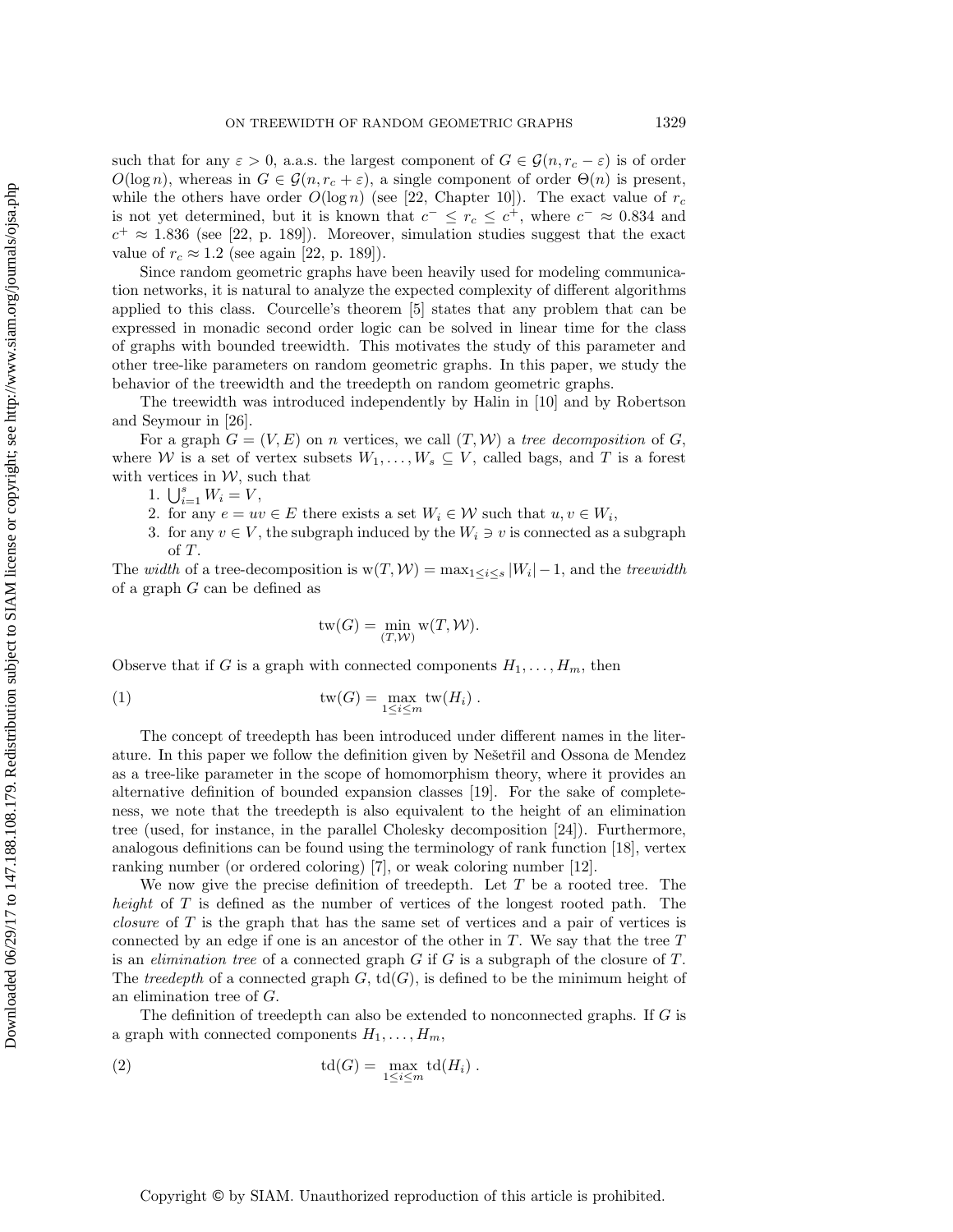<span id="page-3-2"></span>Hence, if  $S \subset V(G)$  separates G into two subsets A and B, we have

$$
(3) \qquad \qquad \text{td}(G) \leq |S| + \max\{\text{td}(A), \text{td}(B)\} \ .
$$

Observe that if  $H$  is a subgraph of  $G$ , then

(4) 
$$
\operatorname{td}(H) \leq \operatorname{td}(G) \text{ and } \operatorname{tw}(H) \leq \operatorname{tw}(G) .
$$

Both parameters are closely connected: while the treewidth of a graph  $G$  is a parameter that measures the similarity between  $G$  and the class of trees in general, the treedepth of  $G$  measures how close  $G$  is to a star. In other words, the treedepth also takes into account the diameter of the tree we are comparing the graph with. The two parameters are related by the inequalities

$$
tw(G) \le td(G) \le (tw(G) + 1) \log_2 n,
$$

both bounds being sharp (see [\[19\]](#page-27-8)). Note also that  $\text{tw}(G) \ge \omega(G) - 1$ , where  $\omega(G)$ denotes the size of the largest clique in G.

**Results of the paper.** In this paper we study the values of  $\text{tw}(G)$  and  $\text{td}(G)$  of a random geometric graph  $G \in \mathcal{G}(n,r)$  for different values of  $r = r(n)$ . In particular, we prove the following two main theorems.

<span id="page-3-1"></span>THEOREM 1.1. Let  $0 < r < r_c$  and let  $G \in \mathcal{G}(n,r)$ . Then, a.a.s., tw $(G)$  $\Theta(\frac{\log n}{\log \log n}),$  and also a.a.s.,  $\mathrm{td}(G) = \Theta(\frac{\log n}{\log \log n}).$ 

<span id="page-3-0"></span>THEOREM 1.2. Let c be a sufficiently large constant. Let  $r = r(n) \geq c$  and  $G \in \mathcal{G}(n,r)$ , a.a.s.  $\text{tw}(G) = \Theta(r\sqrt{n})$  and  $\text{td}(G) = \Theta(r\sqrt{n})$ .

Remark 1.3. For  $G \in \mathcal{G}(n,r)$  with r constant, but  $r \geq c$ , by the results of [\[6\]](#page-27-13), many problems such as STEINER TREE, FEEDBACK VERTEX SET, CONNECTED VER-TEX COVER can be solved in time  $O(poly(n)3^{\sqrt{n}})$ , while others like CONNECTED Dominating Set, Connected Feedback Vertex Set, Min Cycle Cover, LONGEST PATH, LONGEST CYCLE, GRAPH METRIC TRAVELLING SALESMAN PROB-LEM can be solved in time  $O(poly(n)4^{\sqrt{n}})$ .

Remark 1.4. Other width parameters that are sandwiched between the treewidth and the treedepth clearly then also have the same asymptotic behavior in  $\mathcal{G}(n,r)$ . For instance, the pathwidth of a graph, introduced by Robertson and Seymour [\[25\]](#page-27-14), measures the similarity between a graph and a path. Since the pathwidth is well known to be bounded from below by the treewidth and bounded from above by the treedepth (see [\[27,](#page-27-15) Theorems 5.3 and 5.11]), the former theorems imply that for those values of  $r = r(n)$  the pathwidth of the graph is of the same order.

Remark 1.5. Whereas intuitively it might be clear that around the threshold of the existence of a giant component there should be a jump for parameters like treewidth or treedepth in  $\mathcal{G}(n,r)$ , the orders of magnitude of these parameters are not so obvious (for us). Moreover, we point out that there are differences between  $\mathcal{G}(n,r)$  and  $\mathcal{G}(n,p)$ : it is known that in the Erdős–Rényi random graph model  $\mathcal{G}(n,p)$ , as soon as the giant component appears, the graph has linear treewidth (see [\[14\]](#page-27-16)). In contrast to this, Theorem [1.2](#page-3-0) shows that a random geometric graph with a linear number of edges containing a giant component only has treewidth  $\Theta(\sqrt{n})$ . This different behavior of the two models can be explained by their different expansion properties and the connection between balanced separators and treewidth (see Lemma [4.3](#page-18-0) below). Classical random graphs have very good expansion properties, and thus it is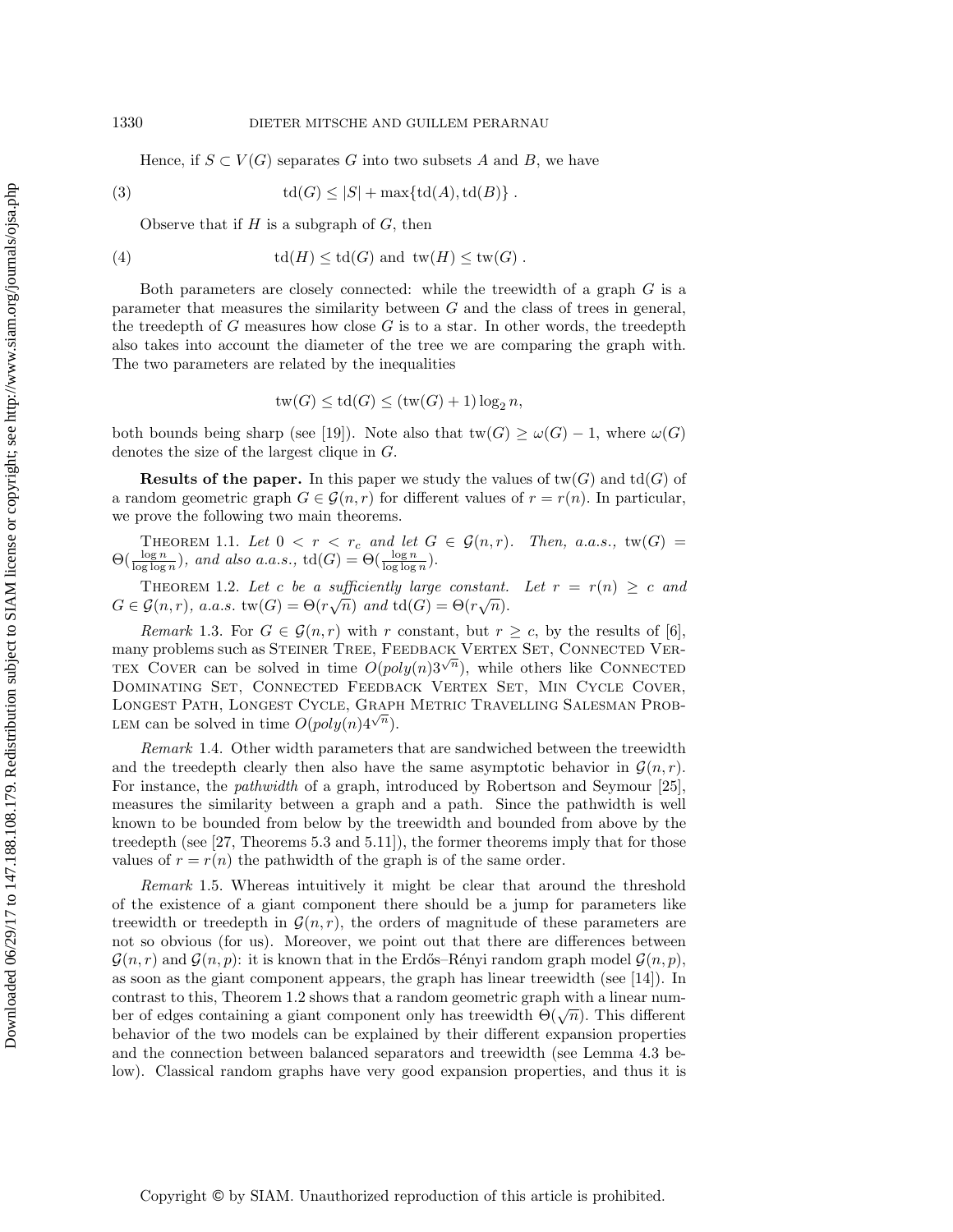difficult to find small separators of large sets of vertices. The geometric properties of the model  $\mathcal{G}(n,r)$  imply the lack of large expanders. For this reason, in the latter case one can construct a tree decomposition with smaller bags. On the other hand, in the subcritical regime (with a linear number of edges, but before the existence of a giant component) the treedepth of  $\mathcal{G}(n, p)$  is  $\Theta(\log \log n)$  (see [\[23\]](#page-27-17)), whereas by Theorem [1.1,](#page-3-1) for random geometric graphs it is already  $\Theta(\frac{\log n}{\log \log n})$ . (In fact, a lower bound of this order is very easy, since the largest clique is of that order, and an upper bound of  $O(\log n)$  is also easy, since  $O(\log n)$  is an upper bound for the size of the largest component.) Furthermore, in this range, in classical random graphs the treewidth is bounded by a constant (see [\[23\]](#page-27-17)), whereas our theorems show that in  $\mathcal{G}(n,r)$  both treewidth and treedepth are asymptotically of the same order for a wide range of parameters r. The fact that for random geometric graphs the treedepth and treewidth are always asymptotically of the same order implies that  $\mathcal{G}(n,r)$  is more similar to a star–shaped tree than to a path–shaped tree, which in general is not true for random graphs.

**Poissonization.** In order to simplify calculations, we will use the well-known idea of Poissonization (see  $[22, \text{ section } 1.7]$  $[22, \text{ section } 1.7]$ ): let V be a set of points obtained as a homogeneous Poisson point process  $\mathcal{G}(P_1,r)$  of intensity 1 in  $\mathcal{S}_n$ . In other words, V consists of N points in the square  $S_n$  chosen independently and uniformly at random, where N is a Poisson random variable of mean n. Exactly as in  $\mathcal{G}(n,r)$ , two points  $u, v \in V$  are connected by an edge if their Euclidean distance in  $S_n$  is at most r. The main advantage of the Poisson point process is that the number of points of V that lie in any region  $A \subseteq S_n$  of area a has a Poisson distribution with mean a; and the number of points of V in disjoint regions of  $S_n$  are independently distributed. Moreover, by conditioning  $\mathcal{G}(P_1, r)$  upon the event  $N = n$ , we recover the original distribution of  $\mathcal{G}(n,r)$ . Therefore, since  $Pr(N = n) = \Theta(1/\sqrt{n})$ , any event holding in  $\mathcal{G}(P_1,r)$  with probability at least  $1 - o(f_n)$  must hold in  $\mathcal{G}(n,r)$  with probability at least  $1 - o(f_n\sqrt{n})$ . In particular, an event holding with probability  $1 - o(n^{-1/2})$  in  $\mathcal{G}(P_1,r)$  holds a.a.s. in  $\mathcal{G}(n,r)$ . We make use of this property throughout the article and perform the proofs of Theorems [1.1](#page-3-1) and [1.2](#page-3-0) for a graph  $G \in \mathcal{G}(P_1,r)$ .

The paper is organized as follows. In section [2](#page-4-0) we define the cell graph of a geometric graph and give some properties of it. The proof of Theorem [1.1](#page-3-1) is presented in section [3.](#page-12-0) Whereas the lower bound follows from a standard argument using the clique number of  $\mathcal{G}(n,r)$ , the proof of the upper bound is more involved. In section [4](#page-16-0) we continue by proving Theorem [1.2.](#page-3-0) Finally, in section [5](#page-26-0) we conclude by mentioning some open problems.

#### <span id="page-4-0"></span>2. Properties of deterministic geometric graphs.

**2.1.** The cell graph of a geometric graph. For any constant  $\ell > 0$ , we tessellate  $\mathcal{S}_n$  into squares of sidelength  $\ell$  called cells. For the sake of simplicity of bessenate  $\mathcal{O}_n$  into squares or sidelength  $\ell$  cannot celles. For the sake of simplicity of presentation, we assume that  $\sqrt{n}/\ell$  is an integer for the values of  $\ell$  considered in this paper. We use this tessellation to construct the *cell graph*  $C_G(\ell)$  of G: each nonempty cell will be represented by a *vertex* and two different vertices of  $C_G(\ell)$  will be joined if there exist two points of  $G$  in the corresponding cells that share an edge. (See Figure [1,](#page-5-0) where the tessellation is omitted for clarity.)

<span id="page-4-1"></span>From now on, unless otherwise stated, we will call *points* the vertices of the geometric graph G and use the word vertex for the cells of  $C_G(\ell)$ . The cell-graph  $C_G(\ell)$  simplifies the original geometric graph G while preserving the same structure. For any subgraph H of G we will denote its cell graph by  $C_H(\ell)$ .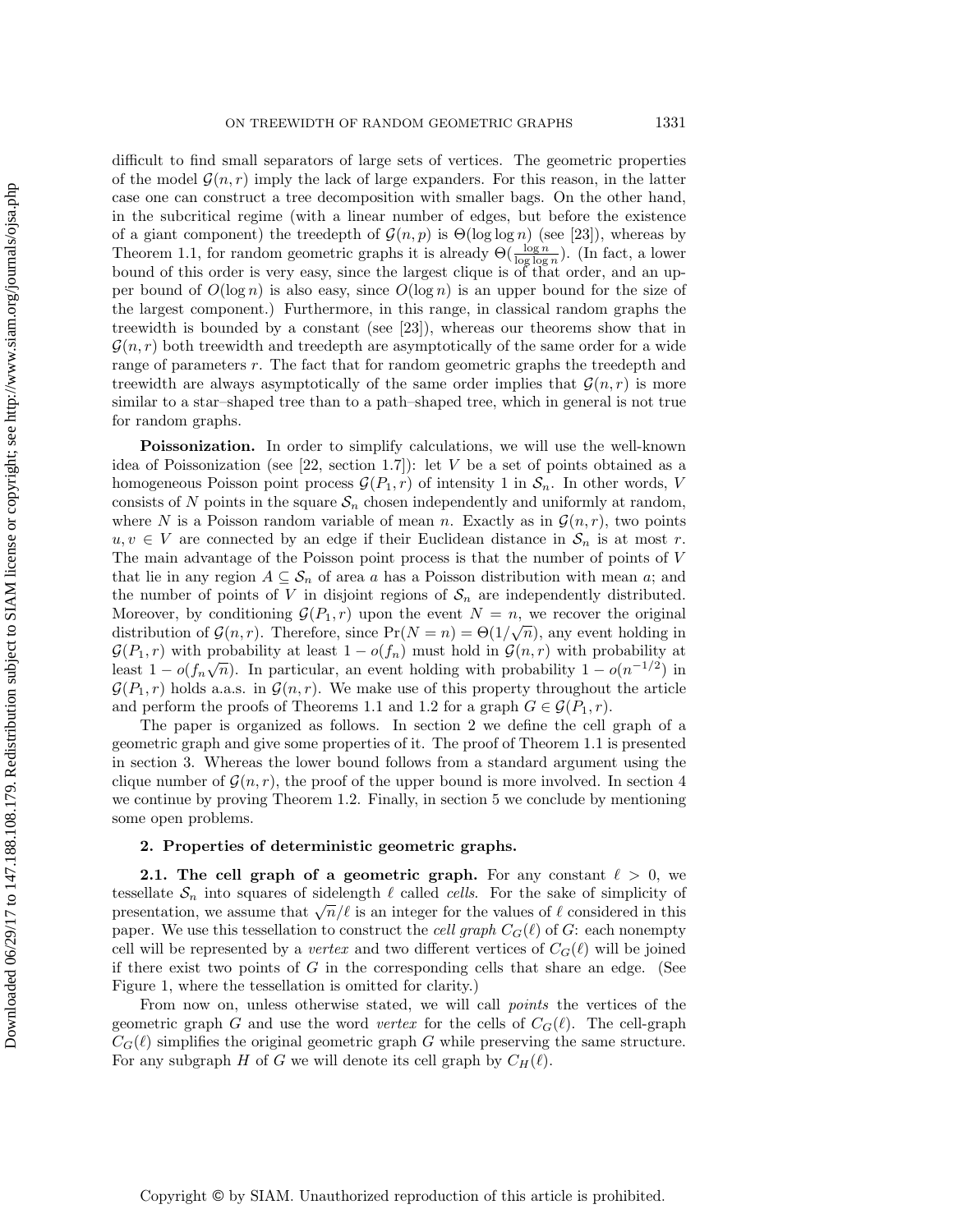<span id="page-5-0"></span>

Fig. 1. A random geometric graph and its corresponding cell graph.

Remark 2.1. Notice that  $C_H(\ell)$  is always a subgraph of  $C_G(\ell)$ . Observe that, *for any*  $\ell \leq r/\sqrt{2}$ *, each nonempty cell contains points from exactly one connected* for any  $\ell \leq r/\sqrt{2}$ , each nonempty cell contains points from exactly one connected component of G, since all the points inside a cell are connected. Thus, if  $\ell \leq r/\sqrt{2}$ , there exists a natural bijection between the connected components of G and the connected components of  $C_G(\ell)$ .

We need another auxiliary graph, the *grid graph*  $L_{a,b}^k$ , defined as follows: its vertex set is  $V(L_{a,b}^k) = \{(i,j) : 1 \le i \le a, 1 \le j \le b\}$ , and  $(i,j)(i',j') \in E(L_{a,b}^k)$  if and only if  $(i, j) \neq (i', j')$  and  $\max\{|i - i'|, |j - j'|\} \leq k$ . Note that by construction, for a geometric graph G in  $S_n$  with radius r we have the following relation (as subgraphs):

<span id="page-5-2"></span>(5) 
$$
C_G(\ell) \subseteq L_{\sqrt{n}/\ell,\sqrt{n}/\ell}^{\lceil r/\ell \rceil}.
$$

The following lemma bounds the maximal number of different connected subgraphs of a given size in  $L_{a,b}^k$ .

<span id="page-5-1"></span>LEMMA 2.2. The number of connected subgraphs of size s in  $L_{a,b}^k$  is at most  $O(ab(2k+1)^{4s}).$ 

*Proof.* A connected subgraph is determined by a root  $v$  and any of its spanning trees, rooted at v. Observe that there are ab many ways to choose  $v \in V(L_{a,b}^k)$ . Moreover, the degree of a vertex in  $L_{a,b}^k$  is at most  $(2k+1)^2$ , since for any cell  $(i, j)$ there are at most  $(2k+1)^2$  cells  $(i', j')$  such that  $\max\{|i - i'|, |j - j'|\} \leq k$ .

One can construct at most  $((2k+1)^2)^{2s-3} \leq (2k+1)^{4s}$  walks of length  $2s-2$ that have both start and end points at v. In particular, these walks contain all the possible spanning trees rooted at v since a spanning tree has  $s - 1$  edges and each edge is traversed twice. Thus, the lemma follows.  $\Box$ 

Remark 2.3. Lemma [2.2](#page-5-1) is certainly not tight. For the same problem on the integer lattice (each cell is connected to the four closest ones) the asymptotic growth is  $poly(s)\lambda^s$ . However the exact value of  $\lambda$  is not yet known. The best known lower and upper bounds for  $\lambda$  are 4.0025 and 4.5685, respectively (see [\[3,](#page-27-18) [2\]](#page-27-19)).

The following proposition bounds the treedepth of a strong product of a graph and a clique. Given two graphs  $G_1$  and  $G_2$ , the strong product  $G = G_1 \boxtimes G_2$  is defined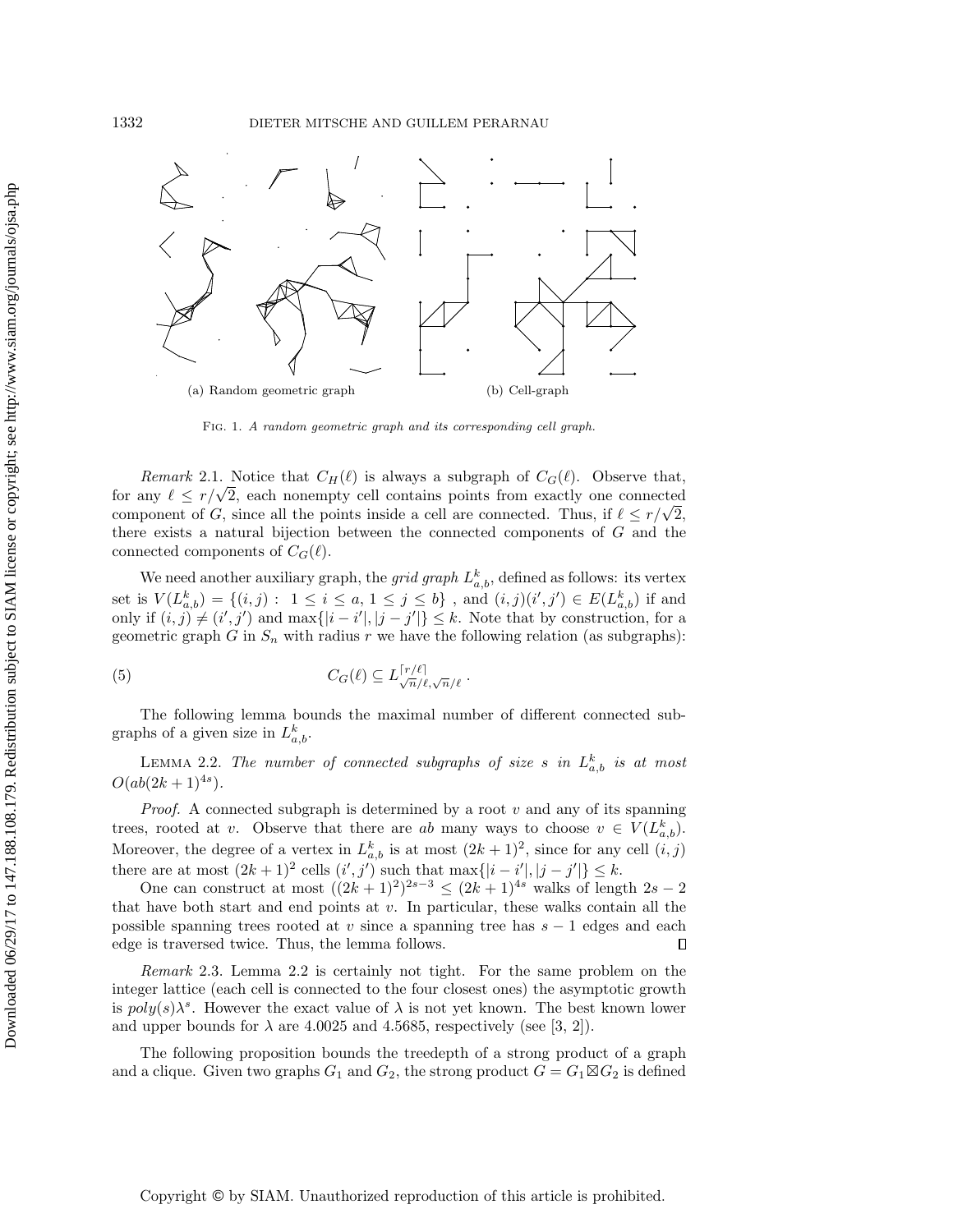<span id="page-6-0"></span>

Fig. 2. Embedding of the strong product.

as  $V(G) = V(G_1) \times V(G_2)$  and  $(u_1, u_2)(v_1, v_2) \in E(G)$  iff for  $i = 1, 2$ , either  $u_i = v_i$ or  $u_i v_i \in E(G_i)$ . Denote by  $K_t$  the complete graph on t vertices.

<span id="page-6-2"></span>LEMMA 2.4. Let  $G = G_1 \boxtimes K_t$ . Then

$$
\operatorname{td}(G) \leq t \operatorname{td}(G_1) \ .
$$

*Proof.* Let  $T_1$  be a tree of height  $td(G_1)$  that embeds  $G_1$  in its closure. Note also that  $K_t$  is contained in the closure of a rooted path of order t,  $P_t$ . Observe that  $T_1 \boxtimes P_t$  is not a tree, but it contains a tree T, in whose closure  $T_1 \boxtimes P_t$  is contained (see Figure [2\)](#page-6-0). Indeed, T can be constructed in the following way: each vertex  $u \in V(T_1)$ is replaced by a path of order t (call these new vertices  $u_1, \ldots, u_t$ ), and if there is an edge  $uv \in E(T_1)$ , such that u is ancestor of v, then in T,  $u_t$  is connected by an edge to  $v_1$  (the depth of  $v_1$  in T is exactly one more than the depth of  $u_t$ ); see Figure [2.](#page-6-0) Note that  $T$  is a tree and its closure contains  $G$  as a subgraph. Since each vertex of  $G_1$  is replaced by t vertices,  $\mathrm{td}(G) \leq t \cdot \mathrm{td}(G_1)$ .  $\Box$ 

Observe also that for a geometric graph  $G$ ,

(6) 
$$
G \subseteq C_G(\ell) \boxtimes K_t ,
$$

where t is the maximum number of points inside a cell of the tessellation of length  $\ell$ .

Since we can express the treedepth of  $G$  in terms of the treedepth of its cell graph and the latter one is a subgraph of  $L_{a,b}^k$ , the following proposition will be useful.

<span id="page-6-1"></span>PROPOSITION 2.5. Let  $L_{a,b}^k$  the grid graph defined as above and suppose that  $a \leq$ b. Then

$$
\operatorname{td}(L_{a,b}^k) \le O(ka \log b).
$$

*Proof.* We describe an elimination tree for  $L_{a,b}^k$  in a recursive way. First, note that  $\text{td}(L_{a,k}^k) = O(ka)$ , since the treedepth of a graph is always smaller than its order. Let us compute now the treedepth of  $L_{a,b}^k$ . By removing the central copy of  $L_{a,k}^k$  in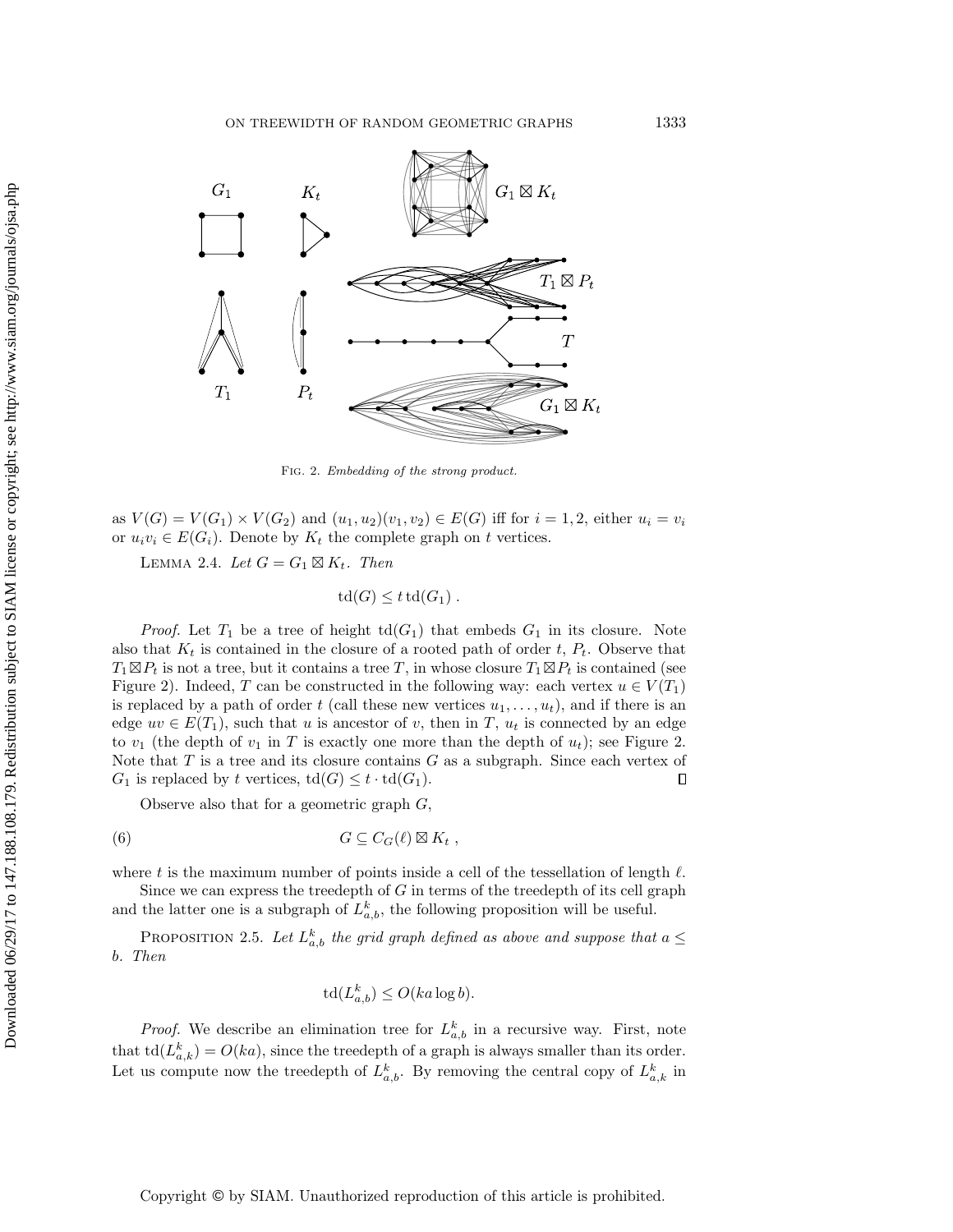<span id="page-7-0"></span>

FIG. 3. Decomposition of  $C_H$ .

 $L_{a,b}^k$ , we disconnect the original graph and get two copies of  $L_{a,(b-k)/2}^k$ . Applying this recursively and using [\(3\)](#page-3-2), we obtain

$$
\operatorname{td}(L_{a,b}^k) \le O(ka) + \operatorname{td}(L_{a,(b-k)/2}^k)
$$
  
\n
$$
\le \underbrace{O(ka) + \dots + O(ka)}_{\log b} + \operatorname{td}(L_{a,k}^k)
$$
  
\n
$$
= O(ka \log b).
$$

The following proposition will be very useful in the proof of Theorem [1.1](#page-3-1) but can be applied to any sparse geometric graph.

<span id="page-7-1"></span>PROPOSITION 2.6. Let  $H$  be a geometric graph of order m such that there are no **PROPOSITION 2.0.** Let  $H$  be a geometric graph of a more than t points inside each cell of length  $\ell = r/\sqrt{2}$ .

Then, we have

$$
\operatorname{td}(H) = O\left(\max\left\{\frac{m}{\log m}, t(\log m)^3\right\}\right) \ .
$$

*Proof.* Throughout this proof all cells will have length  $\ell = r/\sqrt{2}$ . Notice that by Remark [2.1](#page-4-1) the connected components of the cell graph  $C_H(\ell)$  are in one to one correspondence with the connected components in  $H$ . Thus, we may assume that  $H$ is connected. We will show an upper bound on  $\mathrm{td}(H)$  by providing an elimination scheme for  $C_H$  which then induces an elimination scheme for  $H$ .

Fix a vertex  $v \in V(C_H)$  corresponding to a cell of the tessellation. For any integer  $d \geq 0$ , denote by  $V_d$  the set of vertices in the cell graph, which are at  $L_{\infty}$  distance d in the underlying grid graph from  $v$  (see Figure [3\)](#page-7-0).

Analogously, we define  $P_d$  to be the set of points of H inside the cells of  $V_d$ . For the sake of convenience, we define

$$
K = \frac{m}{(\log m)^2} \; .
$$

The idea of the proof is to find a separator S of H that contains at most  $O(K)$ points. This separator will split the graph into some smaller subgraphs. Using [\(3\)](#page-3-2) and applying the same procedure recursively to the remaining parts, we will get an upper bound on  $td(H)$ .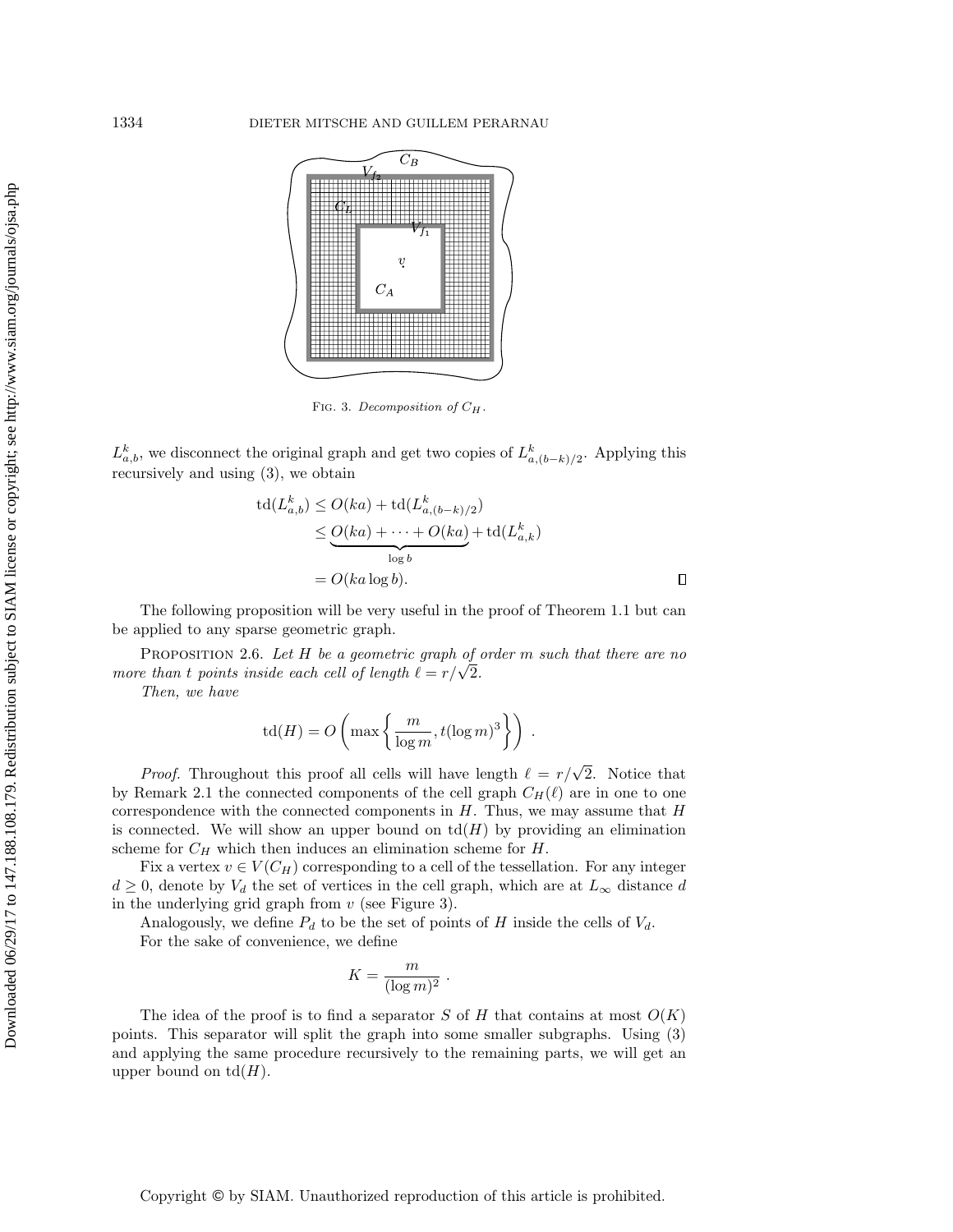<span id="page-8-0"></span>Let  $f$  be the largest integer for which

(7) 
$$
\sum_{d=0}^{f-1} |P_d| \leq \frac{m}{2} .
$$

Let  $f_1$  be the largest integer for which  $f_1 \leq f$  and  $|P_{f_1}| \leq K$  and  $f_2$  be the smallest integer for which  $f_2 \ge f$  and  $|P_{f_2}| \le K$ . Since H contains m points,  $f_2 - f_1 \le \frac{m}{K} =$  $(\log m)^2$ .

Given a graph G and  $S \subset V(G)$ , we will denote by  $G[S]$  the subgraph of G induced by S. We decompose of  $C_H$  into the following subgraphs (see Figure [3\)](#page-7-0):

$$
C_S = C_H[V_{f_1} \cup V_{f_2}],
$$
  
\n
$$
C_A = C_H\begin{bmatrix} f_1 - 1 \\ \bigcup_{d=0}^{f_1-1} V_d \end{bmatrix},
$$
  
\n
$$
C_B = C_H\begin{bmatrix} f_2 - 1 \\ \bigcup_{d=0}^{f_2-1} V_d \end{bmatrix},
$$
  
\n
$$
C_B = C_H\begin{bmatrix} V_1 - 1 \\ \bigcup_{d \ge f_2+1} V_d \end{bmatrix},
$$

and we define accordingly

$$
H_S = H[P_{f_1} \cup P_{f_2}],
$$
  
\n
$$
H_A = H\begin{bmatrix} f_1^{-1} \\ \bigcup_{d=0}^{f_1-1} P_d \end{bmatrix},
$$
  
\n
$$
H_L = H\begin{bmatrix} f_2^{-1} \\ \bigcup_{d=f_1+1}^{f_2-1} P_d \end{bmatrix},
$$
 and 
$$
H_B = H\begin{bmatrix} f_1 \\ \bigcup_{d \ge f_2+1} P_d \end{bmatrix}.
$$

In the case  $|P_f| \leq K$ , we have  $f_1 = f_2$  and  $C_L$  and  $H_L$  are graphs on zero vertices. Thus, suppose that this is not the case, and focus on  $C_L$ .

s, suppose that this is not the case, and focus on  $C_L$ .<br>Since  $\ell = r/\sqrt{2}$ , by [\(5\)](#page-5-2) we know that  $C_L$  is a subgraph of at most four copies of  $L^2_{a,b}$  (see Figure [3\)](#page-7-0), where  $a = (\log m)^2$  and  $b = m$ , since  $f_2 - f_1 \leq (\log m)^2$  and  $|P_d| \leq m$  for any d. By [\(3\)](#page-3-2) and Proposition [2.5,](#page-6-1) we get

$$
td(C_L) \le O(4a) + td(L_{a,b}^2) = O((\log m)^3) .
$$

Moreover,  $H_L \subseteq C_L \boxtimes K_t$ . Hence, by Lemma [2.4,](#page-6-2)

$$
td(H_L) = O(t(\log m)^3).
$$

By [\(3\)](#page-3-2), now applied to H and the separator  $S = V_{f_1} \cup V_{f_2}$ , we have

(8) 
$$
td(H) \le |S| + \max\{td(H_A),td(H_L),td(H_B)\}
$$

$$
\le 2K + \max\{td(H_A),O(t(\log m)^3),td(H_B)\},
$$

since  $|S| \leq 2K$  by definition of  $f_1$  and  $f_2$ .

We recursively repeat this procedure for the two subgraphs  $H_A$  and  $H_B$ . By the choice of f in  $(7)$ , both subgraphs contain at most  $m/2$  points. Hence, the recursion depth of our procedure is at most  $\log_2 m = O(\log m)$ . This implies that

$$
\operatorname{td}(H) = O\left(\max\left\{K \log m, t(\log m)^3\right\}\right) = O\left(\max\left\{\frac{m}{\log m}, t(\log m)^3\right\}\right) . \qquad \Box
$$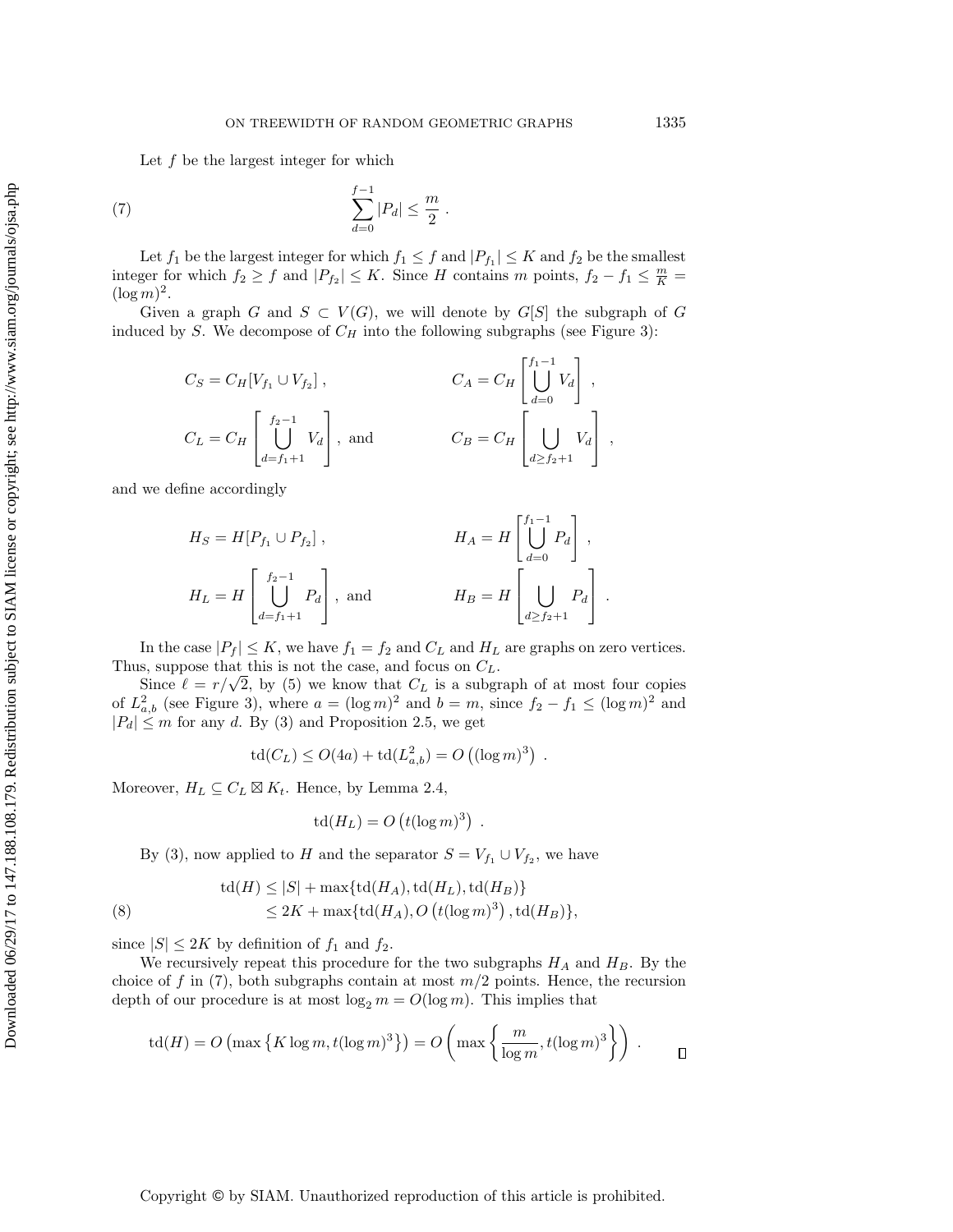2.2. Separators and cells. During the rest of the section we will consider a tessellation of length  $\ell = r/4$ .

Given  $S \subseteq S_n$  a set of positive measure, we denote by  $\text{vol}(S)$  the area of S and by ∂S its boundary in the euclidean topology. We also use vol $(\partial S)$  to refer to the length of  $\partial S$ . We only consider sets S that are finite unions of discs, so that the length of the boundary is well defined.

For any set  $A \subseteq V(H)$ , let  $A = \{x \in \mathcal{S}_n : \min_{v \in A} \text{dist}_E(x, v) \leq \frac{r}{2} \} \subseteq \mathcal{S}_n$ , and notice that  $\partial \mathcal{A} = \{x \in \mathcal{S}_n : \min_{v \in A} \operatorname{dist}_E(x, v) = \frac{r}{2}\}.$ 

<span id="page-9-2"></span>We will use the fact that for any cell D and for any two elements  $u, v \in D$ 

(9) 
$$
\operatorname{dist}_E(u,v) \leq \frac{r}{2\sqrt{2}}.
$$

Also, we make use of the following isoperimetric inequality (see [\[20,](#page-27-20) Theorem 1.6.1]): for any connected set of positive measure  $S \subset \mathbb{R}^2$ ,

<span id="page-9-1"></span>(10) 
$$
\text{vol}(\partial S) \geq \Omega\left(\sqrt{\text{vol}(S)}\right) .
$$

This inequality can be extended to a nonconnected set  $S$  as follows: suppose that  $S$ is a union of disjoint connected sets  $S_1, \ldots, S_m$ . Then, for each  $i = 1, \ldots, m$ , we have  $vol(\partial \mathcal{S}_i) = \Omega(\sqrt{vol(\mathcal{S}_i)})$ , and thus

<span id="page-9-3"></span>(11) 
$$
\text{vol}(\partial \mathcal{S}) = \sum_{i=1}^{m} \text{vol}(\partial \mathcal{S}_i) = \sum_{i=1}^{m} \Omega\left(\sqrt{\text{vol}(\mathcal{S}_i)}\right) = \Omega\left(\sqrt{\text{vol}(\mathcal{S})}\right),
$$

where the last inequality follows from concavity of the square root function, that is, where the last mequality follows from concave<br>for any  $x, y \ge 0$ , we have  $\sqrt{x} + \sqrt{y} \ge \sqrt{x+y}$ .

Denote by  $\mathring{S}_n$  the interior of  $\mathcal{S}_n$ . We have the following lemma.

<span id="page-9-0"></span>LEMMA 2.7. Let  $S \subset S_n$  be a measurable connected set. Then,

$$
\text{vol}\left(\partial\mathcal{S}\cap\mathring{\mathcal{S}}_n\right)=\Omega(\min\{\text{vol}(\partial\mathcal{S}),\text{vol}(\partial(\mathcal{S}_n\setminus\mathcal{S}))\})\ .
$$

*Proof.* Consider the complement of S,  $\mathcal{U} = \mathcal{S}_n \setminus \mathcal{S}$ . Let  $\mathcal{U}_1, \ldots, \mathcal{U}_m$  denote the disjoint connected sets of  $U$ .

Let us focus on  $\mathcal{U}_i$  for some  $i \in [m]$ . Let  $\mathcal{V}_i = \mathcal{S}_n \setminus \mathcal{U}_i$  denote its complement. We will show that  $vol(\partial \mathcal{U}_i \cap \mathcal{S}_n) = \Omega(\min(\text{vol}(\partial \mathcal{U}_i), \text{vol}(\partial V_i)))$ . Since  $\mathcal{U}_i$  and  $V_i$  are connected sets that partition  $\mathcal{S}_n$ , if  $\partial \mathcal{U}_i \cap \mathcal{S}_n = \partial \mathcal{U}_i$ , then we are done. Otherwise, there exist two points x and y in  $\partial \mathcal{U}_i \cap \partial \mathcal{S}_n$  such that  $\partial \mathcal{U}_i = \mathcal{C}_1 \cup \mathcal{C}_2$ , where  $\mathcal{C}_i$  is a connected simple curve with endpoints x and y,  $C_1 \subseteq \partial S_n$  and  $C_2 \cap \partial S_n = \{x, y\}$ . Let  $C_3 = \partial S_n \setminus C_1$  and notice that  $\partial V_i = C_2 \cup C_3$  and that  $C_1 \cup C_3 = \partial S_n$ .

Let  $W_i = U_i$  if  $vol(C_1) \le vol(C_3)$  and  $W_i = V_i$  otherwise. This implies that  $vol(\mathcal{C}_2) \geq ||x - y||_2 = \Omega(\min\{vol(\mathcal{C}_1), vol(\mathcal{C}_3)\})$ . Using that  $vol(\partial \mathcal{W}_i) = vol(\mathcal{C}_2) +$  $\min\{\text{vol}(\mathcal{C}_1),\text{vol}(\mathcal{C}_3)\},\$  we have  $\text{vol}(\partial \mathcal{W}_i \cap \mathring{\mathcal{S}}_n) = \text{vol}(\mathcal{C}_2) = \Omega(\min\{\text{vol}(\partial \mathcal{U}_i),\text{vol}(\partial \mathcal{V}_i)\}).$ 

Since each point in  $\partial \mathcal{S}_n$  belongs to at most one set  $\mathcal{U}_i$ , there is at most one set  $\mathcal{U}_{i^*}$ such that  $vol(\partial \mathcal{U}_{i^*}) \geq vol(\partial \mathcal{V}_{i^*})$ . If this is not the case, then we have  $vol(\partial \mathcal{S} \cap \mathcal{S}_n) =$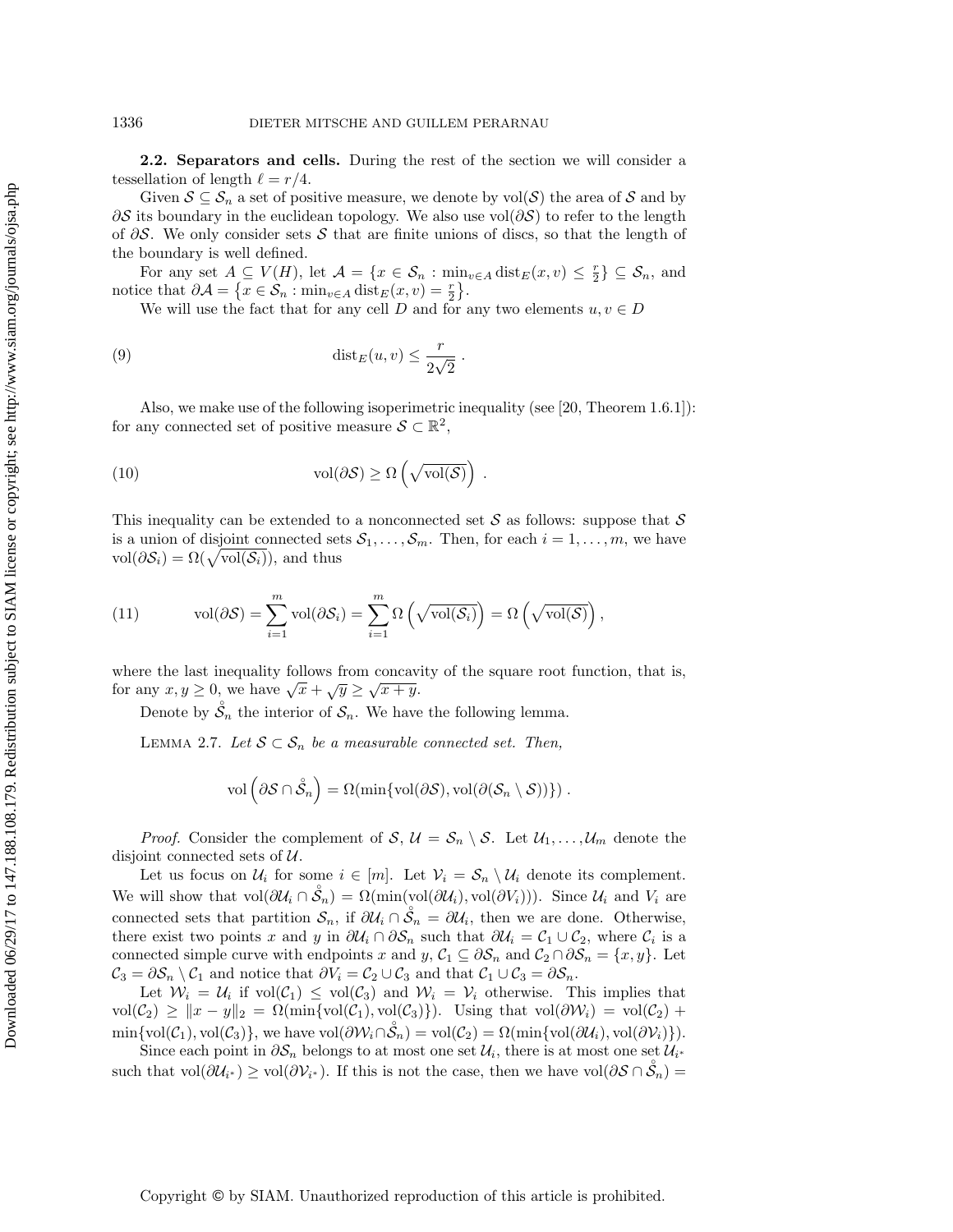<span id="page-10-0"></span>

FIG. 4. Cells of  $D_S$  and the projection of  $\mathcal{C}_D$ .

$$
\sum_{i=1}^{m} \text{vol}(\partial \mathcal{U}_i \cap \mathring{S}_n) = \sum_{i=1}^{m} \Omega(\text{vol}(\partial \mathcal{U}_i)) = \Omega(\text{vol}(\partial \mathcal{U})). \text{ Otherwise,}
$$
  

$$
\text{vol}(\partial S \cap \mathring{S}_n) = \text{vol}(\partial \mathcal{U} \cap \mathring{S}_n)
$$

$$
= \sum_{i=1}^{m} \text{vol}(\partial \mathcal{U}_i \cap \mathring{S}_n) = \sum_{i=1}^{m} \Omega(\min\{\text{vol}(\partial \mathcal{U}_i), \text{vol}(\partial \mathcal{V}_i)\})
$$

$$
= \Omega(\text{vol}(\partial \mathcal{V}_{i^*}) + \sum_{i \neq i^*} \text{vol}(\partial \mathcal{U}_i)) = \Omega(\text{vol}(\partial S)),
$$

where the last equality follows from

 $\bigcap m$ 

$$
\text{vol}(\partial \mathcal{V}_{i^*}) + \sum_{i \neq i^*} \text{vol}(\partial \mathcal{U}_i) = \text{vol}(\mathcal{S}) + \sum_{i \neq i^*} \text{vol}(\partial \mathcal{U}_i \cap \partial \mathcal{S}_n) .
$$

The following lemma shows that for any separator  $S$  of a geometric graph  $H$ , we can find a large number of cells of length  $\ell = r/4$ , whose points are entirely contained in  $S$  (see also Figure [4,](#page-10-0) left).

<span id="page-10-1"></span>LEMMA 2.8. Let H be a connected geometric graph of order m and  $S \subset V(H)$  be a separator of H. Fix a connected component  $H_1$  of  $H \setminus S$  and denote by  $A = V(H_1)$ .

Consider a tessellation with side length  $\ell = r/4$ . There exists a set of cells  $D_S$  of size  $d_S$ , such that all points inside  $D_S$  belong to S and

$$
d_S = \Omega\left(r^{-1}\sqrt{\min\{\text{vol}(\mathcal{A}),\text{vol}(\mathcal{S}_n\setminus\mathcal{A})\}}\right).
$$

*Proof.* Define  $B = V(H) \setminus (S \cup A)$ , that is, B is the set of vertices of H that are contained neither in S nor in A.

Observe that for any pair of points  $v \in A$  and  $w \in B$ , we have  $dist_E(v, w) \geq r$ , since v and w belong to different connected components of  $H \setminus S$ . Let  $\mathcal{C} = \partial \mathcal{A} \cap \mathring{S}_n$ denote the boundary of A. By definition, all points in C lie at distance exactly  $r/2$ from some point in A. Thus, they lie at distance at least  $r/2$  from any point in B.

Let  $D<sub>S</sub>$  be the union of cells that have nonempty intersection with C. Let us point out that some of these cells may not contain any point of  $V(H)$ . Let us now show that  $d_S = \Omega(r^{-1}\sqrt{\min\{\text{vol}(\mathcal{A}), \text{vol}(\mathcal{S}_n \setminus \mathcal{A})\}}).$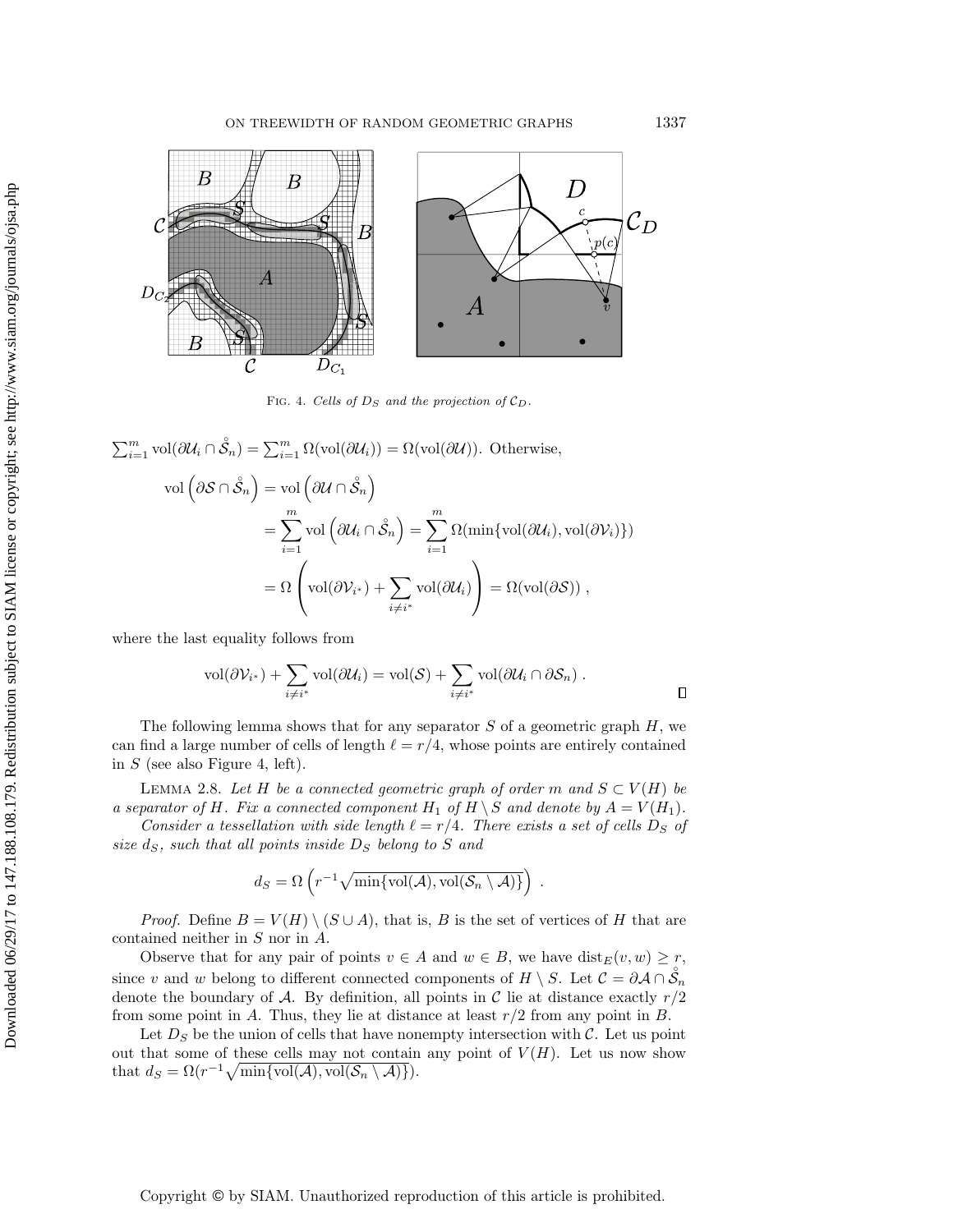By Lemma [2.7](#page-9-0) and using the isoperimetric inequality in [\(10\)](#page-9-1), we have that

(12)  
\n
$$
\text{vol}(\mathcal{C}) = \text{vol}\left(\partial \mathcal{A} \cap \mathring{S}_n\right)
$$
\n
$$
= \Omega(\min\{\text{vol}(\partial \mathcal{A}), \text{vol}(\partial(\mathcal{S}_n \setminus \mathcal{A}))\})
$$
\n
$$
= \Omega\left(\sqrt{\min\{\text{vol}(\mathcal{A}), \text{vol}(\mathcal{S}_n \setminus \mathcal{A})\}}\right).
$$

For any cell  $D \in D_S$  we denote by  $C_D = C \cap D$  the restriction of C to D. We will show that the length of  $\mathcal{C}_D$  is not too large by projecting the elements of  $\mathcal{C}_D$  onto  $\partial D$ , in such a way that the length of  $C_D$  does not decrease by too much.

Let  $p: \mathcal{C}_D \to \partial D$  the application that sends an element  $c \in \mathcal{C}_D \subset \mathcal{C}$  being at distance r/2 from a point  $v \in A$  to the intersection of  $\partial D$  and the segment that joins c and v (see Figure [4,](#page-10-0) right). In the case where there is more than one point of  $A$  at the same distance from  $c, p(c)$  chooses one of them arbitrarily.

Note that p is injective, since no two elements of  $\mathcal{C}_D$  can have the same image: indeed, suppose that there exist two different  $c, c' \in \mathcal{C}_D$  with corresponding points  $v, v' \in A$  such that  $p(c) = p(c')$ . Then, the segments cv and  $c'v'$  would intersect at  $p(c)$ , and either  $dist_E(c, v') < r/2$  or  $dist_E(c', v) < r/2$  holds, contradicting the definition of  $\mathcal{C}$ .

Let us show that the application does not contract  $C_D$  too much. Recall that  $dist_E(c, v) = r/2$ . Since  $c, p(c) \in D$ , by [\(9\)](#page-9-2) we have  $dist_E(c, p(c)) \leq \frac{r}{2\sqrt{2}}$  $\frac{r}{2\sqrt{2}},$  and therefore dist $E(p(c), v) \geq \frac{\sqrt{2}-1}{2\sqrt{2}}$  $\frac{22-1}{2\sqrt{2}}r$  by the triangle inequality.

A simple geometric argument shows that

$$
\text{vol}(p(\mathcal{S})) \ge \frac{\frac{r}{2}}{\frac{\sqrt{2}-1}{2\sqrt{2}}\pi r} \text{vol}(\mathcal{S}).
$$

Since p is injective and vol $(\partial D) = 4\ell = r$ ,

$$
vol(C_D) = O(vol(\partial D)) = O(r) .
$$

Using this upper bound for all cells  $D \in D_S$ , we obtain

$$
d_S \ge \frac{\text{vol}(\mathcal{C})}{\max_{D \in D_S} \text{vol}(\mathcal{C}_D)} = \Omega\left(r^{-1} \sqrt{\min\{\text{vol}(\mathcal{A}), \text{vol}(\mathcal{S}_n \setminus \mathcal{A})\}}\right) .
$$

Moreover, all points contained in  $D<sub>S</sub>$  belong to S: by [\(9\)](#page-9-2), any point u contained in Moreover, all points contained in  $D_S$  belong to  $S$ : by (9), any point u contained in  $D_S$  lies at distance at most  $r/(2\sqrt{2})$  from some element  $c \in C$ . However, all points of  $A \cup B$  lie at distance at least  $r/2$  from all the elements of C. Thus,  $u \notin A \cup B$ ,  $\Box$ implying that  $u \in S$ .

We finish with some properties of the tessellation when choosing  $\ell = r/4$ .

<span id="page-11-0"></span>LEMMA 2.9. Let H be a geometric graph with connected components  $H_1, \ldots, H_t$ . Define  $A_i = V(H_i)$  and consider a tessellation with  $\ell = r/4$ . Then, for any cell D we have the following:

- 1. If there exists a point  $v \in A_i$  such that  $v \in D$ , then  $D \subset A_i$ .
- 2. There are at most 24 curves  $C_i = \partial A_i$  that intersect the cell.

*Proof.* For the first part, by [\(9\)](#page-9-2), for any  $u \in D$ ,

$$
dist_E(u, v) < \frac{r}{2},
$$

and thus  $u \in \mathcal{A}_i$ .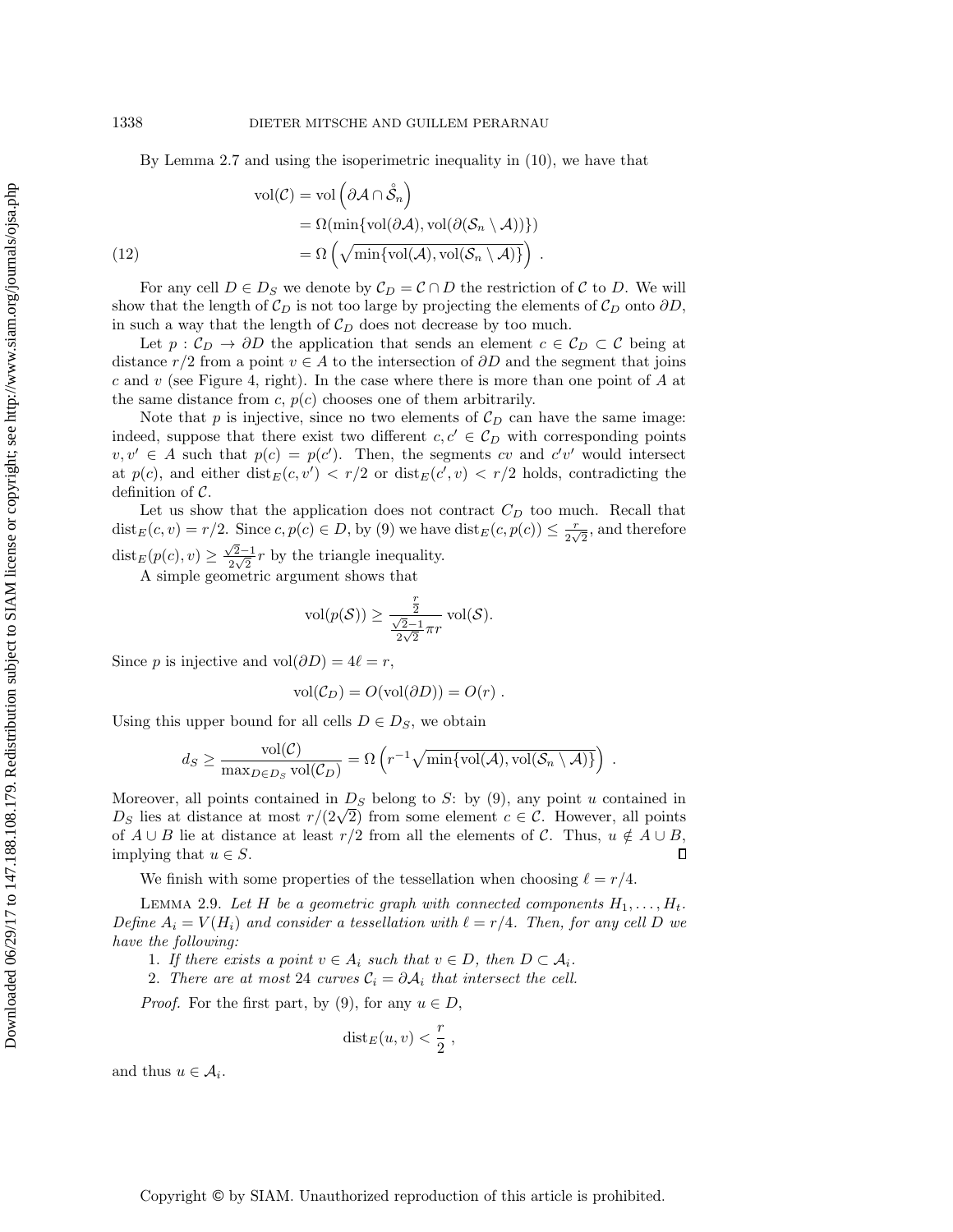For the second part, observe that if  $\mathcal{C}_i$  intersects D, then there must exist a point of  $v \in A_i$  at distance at most  $r/2$  from some point in D. There are at most 24 cells satisfying this criterion, namely, the ones in the first and second neighborhood of D. Since all points of a cell belong to the same component (they are all connected), there are at most 24 different curves  $\mathcal{C}_i$  intersecting  $D$ .  $\Box$ 

Combining Lemmas [2.8](#page-10-1) and [2.9](#page-11-0) we obtain the following corollary.

<span id="page-12-2"></span>COROLLARY 2.10. Let H be a connected geometric graph of order m and  $S \subset$  $V(H)$  be a separator of H. Let  $H_1, H_2, \ldots$  denote the connected components of  $H \setminus S$ and let *I* index a collection of them. Let  $A = V(\cup_{i \in I} H_i)$ . Consider a tessellation with side length  $\ell = r/4$ . There exists a set of cells  $D_S$  of size  $d_S$ , such that all points inside  $D<sub>S</sub>$  belong to S and

$$
d_S = \Omega\left(r^{-1}\sqrt{\min\{\text{vol}(\mathcal{A}),\text{vol}(\mathcal{S}_n\setminus\mathcal{A})\}}\right).
$$

*Proof.* For every  $i \in \mathcal{I}$ , we let  $A_i = V(H_i)$ . By Lemma [2.8,](#page-10-1) there exists a set of cells  $D_{S_{A_i}}$  containing only points in S of size

$$
d_{S_{A_i}} = \Omega\left(r^{-1}\sqrt{\min\{\text{vol}(\mathcal{A}_i),\text{vol}(\mathcal{S}_n\setminus\mathcal{A}_i)\}}\right)
$$

.

Now, by Lemma [2.9](#page-11-0) part 2, for every cell D, there are at most 24 connected components  $H_j$  of  $H \setminus S$ , such that  $\partial \mathcal{A}_j$  intersects D. Hence, if  $D_S = \cup_{i \in \mathcal{I}} D_{S_{A_i}}$ , then  $D_S$ has size

$$
d_S \ge \frac{1}{24} \sum_{i \in \mathcal{I}} d_{S_{A_i}}
$$
  
= 
$$
\sum_{i \in \mathcal{I}} \Omega \left( r^{-1} \sqrt{\min \{ \text{vol}(\mathcal{A}_i), \text{vol}(\mathcal{S}_n \setminus \mathcal{A}_i) \}} \right)
$$
  
= 
$$
\Omega \left( r^{-1} \sqrt{\min \{ \text{vol}(\mathcal{A}), \text{vol}(\mathcal{S}_n \setminus \mathcal{A}) \}} \right),
$$

where the last equality follows from  $A = \bigcup_{i \in \mathcal{I}} A_i$  and from the concavity of the square root function (see also [\(11\)](#page-9-3)).  $\Box$ 

<span id="page-12-0"></span>3. Subcritical regime. In this section we compute the treedepth of a random geometric graph with  $0 < r < r_c$ , that is, below the existence of a giant component. By [\[22,](#page-27-2) Theorem 10.3], a.a.s. the order of each component is at most  $O(\log n)$ . In fact, by looking at [\[22,](#page-27-2) Theorem 10.3], it is easily seen that with probability at least  $1 - o(n^{-3/2})$  the order of each component is  $O(\log n)$ .

We will use the following result several times: McDiarmid in [\[16\]](#page-27-21) proved that for any  $r = \Theta(1)$  and  $G \in \mathcal{G}(n,r)$ , a.a.s.

(13) 
$$
\omega(G) = \Theta\left(\frac{\log n}{\log \log n}\right).
$$

In fact, by looking at the proof of [\[16,](#page-27-21) Lemma 5.3], by choosing (in the notation of the proof given there)  $k_1 = k_1(r)$  to be sufficiently large and  $k_2 = k_2(r)$  to be sufficiently small, we can also easily see that with probability at least  $1 - o(n^{-1/2})$  we have

<span id="page-12-1"></span>(14) 
$$
\omega(G) = \Theta\left(\frac{\log n}{\log \log n}\right),
$$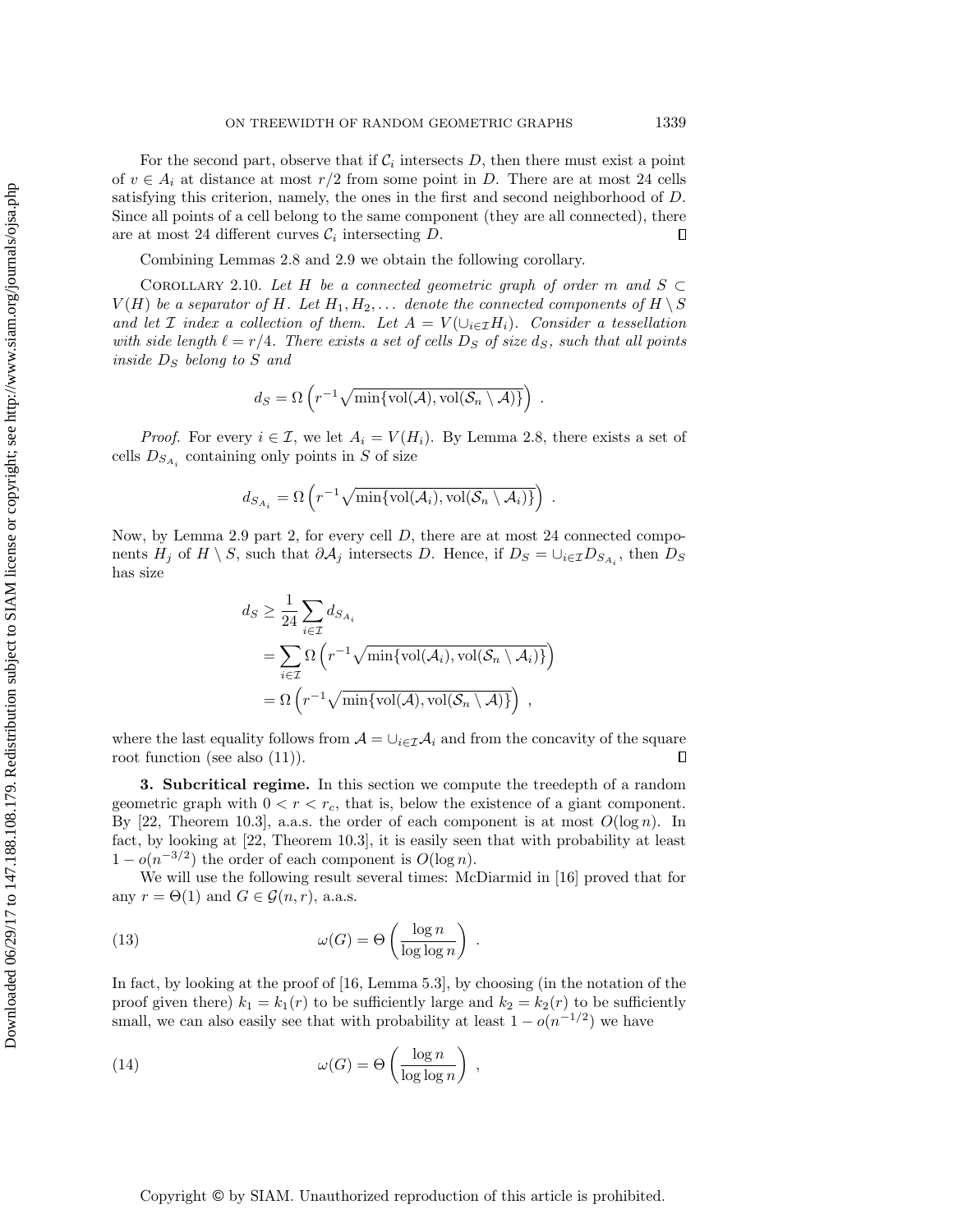and by looking at [\[16,](#page-27-21) Lemmas 4.4 and 5.3], the same result holds for  $\mathcal{G}(P_1,r)$  as well. (In fact, for Lemma 5.3, either the number of points of  $\mathcal{G}(P_1, r)$  is not in the set  ${n - C\sqrt{n \log n}, n + C\sqrt{n \log n}}$  for C large enough, which happens with probability  $o(n^{-1/2})$ , or the respective lower and upper bounds for the number of points can be used in the calculations of Lemma 5.3, again by choosing  $k_1$  large enough and  $k_2$  small enough.)

By [\(2\)](#page-2-0), the order of the largest connected component implies a coarse upper bound, namely,

$$
td(G) = O(\log n) .
$$

In order to find a better upper bound, more work is needed. First, we need the following simple lemma, whose proof is included for completeness.

<span id="page-13-0"></span>LEMMA 3.1. Let  $X$  be a random variable that follows a Poisson distribution with parameter  $\lambda$ . Then, for any  $k \geq 2\lambda$ ,

$$
\Pr(X \ge k) \le 2\Pr(X = k).
$$

Proof. We have

$$
\Pr(X \ge k) = \sum_{i \ge k} \Pr(X = i) = \sum_{i \ge k} e^{-\lambda} \frac{\lambda^i}{i!}
$$
  
=  $e^{-\lambda} \frac{\lambda^k}{k!} \left( 1 + \frac{\lambda}{k+1} + \frac{\lambda^2}{(k+1)(k+2)} + \cdots \right)$   
 $\le e^{-\lambda} \frac{\lambda^k}{k!} \sum_{i \ge 0} \left( \frac{\lambda}{k} \right)^i = e^{-\lambda} \frac{\lambda^k}{k!} \cdot \frac{1}{1 - \lambda/k}$   
 $\le 2e^{-\lambda} \frac{\lambda^k}{k!} = 2 \Pr(X = k),$ 

where the last inequality follows from the assumption  $k \geq 2\lambda$ .

Let  $\nu = \nu(r)$  be a sufficiently large constant. For the sake of convenience, we define √

 $\Box$ 

$$
T_{\max} = \frac{\nu \log n}{\log \log n} \quad \text{and} \quad T = \frac{\sqrt{2 \log n}}{\log \log n} \, .
$$

From now on, we consider in this section the cell graph  $C_G(\ell)$  of  $G \in \mathcal{G}(P_1,r)$ From now on, we consider in this section the cell graph  $C_G(\ell)$  or  $G \in \mathcal{G}(P_1, r)$  with  $\ell = r/\sqrt{2}$  and write simply  $C_G$  for  $C_G(\ell)$ . Notice that all points inside a cell of  $C_G$  form a clique. Hence, by [\(14\)](#page-12-1), by choosing  $\nu = \nu(r)$  sufficiently large, each cell contains less than  $T_{\text{max}}$  points a.a.s. For this particular tessellation, we call a cell sparse if it contains less than T points, and *dense* otherwise.

<span id="page-13-1"></span>PROPOSITION 3.2. Let  $0 < r < r_c$  and let  $G \in \mathcal{G}(P_1,r)$ . With probability at least  $1-o(n^{-1/2})$ , every connected component H of G contains at most  $O(T_{\text{max}})$  points in dense cells.

*Proof.* For any connected component  $H$  of  $G$  we will show that the probability that the number of points in dense cells of H is at least  $2T_{\text{max}}$  is  $o(n^{-3/2})$ . Since there are clearly at most  $n$  connected components in  $G$ , by taking a union bound over all them, with probability  $1 - o(n^{-1/2})$  no component will have more than  $2T_{\text{max}}$  points in dense cells.

Let  $A_i$  be the number of points in the cell i. Since we are using a Poisson point process of intensity 1,  $A_i$  follows a Poisson distribution with parameter  $\lambda = r^2/2$ . Denote by  $p = Pr(A_i \geq T)$  the probability that cell  $A_i$  is dense.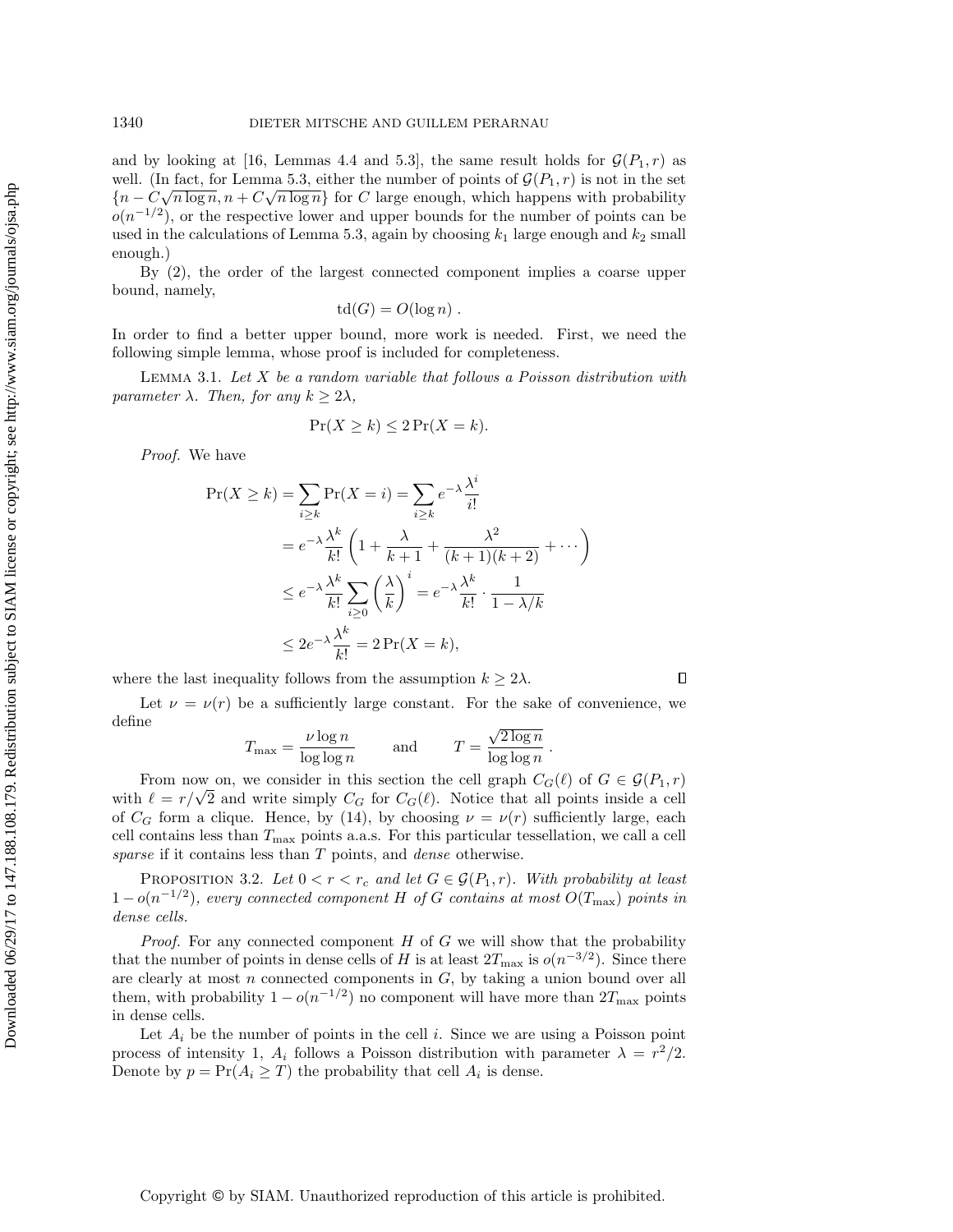T

By Lemma [3.1,](#page-13-0)

<span id="page-14-1"></span>(15) 
$$
p \ge \Pr(A_i = T) = (1 - O(T^{-1})) \frac{e^{-\lambda}}{\sqrt{2\pi T}} \left(\frac{e\lambda}{T}\right)^T,
$$

<span id="page-14-0"></span>(16) 
$$
p = \Pr(A_i \geq T) \leq 2 \Pr(A_i = T) \leq \frac{2e^{-\lambda}}{\sqrt{2\pi T}} \left(\frac{e\lambda}{T}\right)^T,
$$

where we have used Stirling's formula  $T! = (1 + O(T^{-1}))\sqrt{2\pi T} = (\frac{T}{e})^T$ .

To count the number of points lying in dense cells, we define the following random variable for each cell  $i \in V(C_G)$ :

$$
Y_i = \begin{cases} t & \text{if } i \text{ is dense and has } t \text{ points inside,} \\ 0 & \text{otherwise.} \end{cases}
$$

Our aim is to show that  $Y_H = \sum_{i \in V(C_H)} Y_i$  is at most  $O(T_{\text{max}})$ .

Notice that the probability that the cell i is sparse is  $1 - p$ , while the probability of having  $T + j$  points is

$$
\Pr(A_i = T + j) = \left(1 - O\left((T + j)^{-1}\right)\right) \frac{e^{-\lambda}}{\sqrt{2\pi(T + j)}} \left(\frac{e\lambda}{T + j}\right)^{T + j}
$$

$$
\leq \left(\frac{e\lambda}{T}\right)^T \frac{e^{-\lambda}}{\sqrt{2\pi T}} \left(\frac{e\lambda}{T}\right)^j
$$

for any integer  $j \geq 0$ . Using [\(16\)](#page-14-0) we have

$$
\Pr(A_i = T + j) \le 2p\left(\frac{e\lambda}{T}\right)^j.
$$

These observations lead to the definition of the following independent random variable  $R_i$  for each cell  $i \in V(C_G)$ :

$$
R_i = \begin{cases} 0 & \text{with probability } 1 - 2p, \\ T + j & \text{with probability } 2p \left(\frac{e\lambda}{T}\right)^j \text{ for any } j \ge 1, \\ T & \text{with probability } 2p \left(1 - \frac{e\lambda}{T - e\lambda}\right). \end{cases}
$$

First, observe that  $R_i$  is a probability distribution. The random variables  $Y_i$  and  $R_i$  have similar distributions. In particular, each variable  $R_i$  stochastically dominates the corresponding random variable  $Y_i$ . Analogously, we define  $R = \sum_{i \in V(C_H)} R_i$ . Then,

<span id="page-14-2"></span>
$$
Pr(R \ge j) \ge Pr(Y \ge j)
$$

for any  $j \geq 0$ . In particular, this also hold if  $j = O(T_{\text{max}})$ .

Therefore, it is enough to compute an upper bound for  $Pr(R > 2T_{\text{max}})$ . Clearly, since  $r < r_c$ , and all connected components are of order  $O(\log n)$  with probability at least  $1-o(n^{-3/2})$ , with the same probability in the cell graph  $C_G$  the graph diameter of each component  $C_H$  is at most K log n for some sufficiently large constant  $K = K(r)$ . For the case where the graph diameter is bigger than  $K \log n$ ,  $Pr(R > 2T_{\text{max}})$  can be easily bounded by  $o(n^{-3/2})$ . For the case where it is smaller than K log n, we observe the following: given a cell from  $C_H$ , all points that belong to  $H$  are contained in the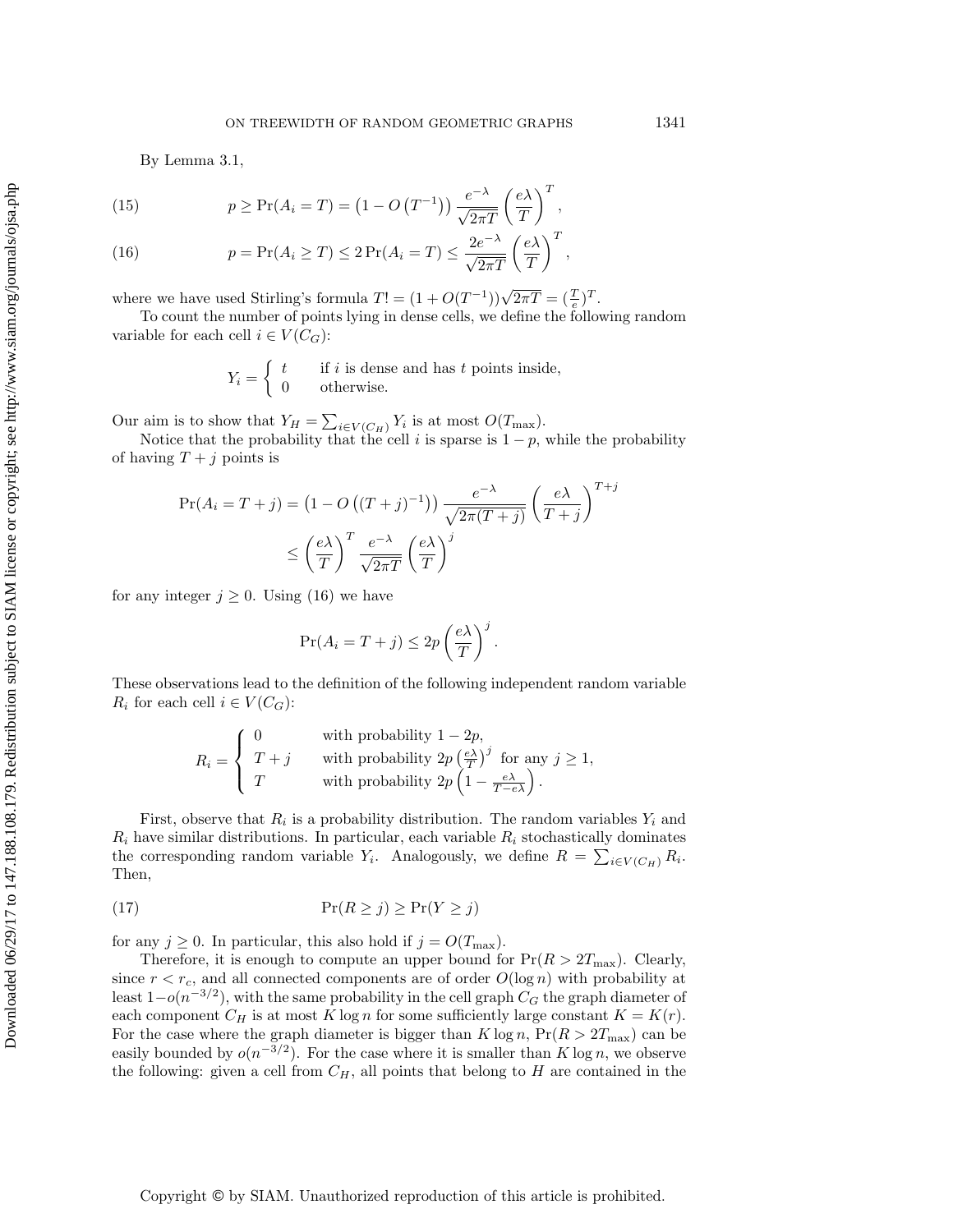box of cells of size  $(2K \log n + 1) \times (2K \log n + 1)$  centered on the first cell. Let  $\eta > 0$ such that  $(2K \log n + 1)^2 \le \eta \log^2 n$ .

Hence we have

<span id="page-15-0"></span>
$$
(18)
$$

$$
\Pr(R > 2T_{\max}) \le o\left(n^{-3/2}\right) + \sum_{m=1}^{(2K \log n + 1)^2} \sum_{S \in \binom{n \log^2 n}{m}} \sum_{\substack{c_i : i \in S \\ \sum_{i \in S} c_i \ge 2T_{\max}}} \Pr\left(\bigcap_{i \in S} R_i = c_i\right),
$$

where m counts the number of dense cells in the distribution given by the  $R_i$ , S is the set of dense cells, and  $c_i$  is the number of points inside the dense cell  $i \in S$ . There are at most  $\eta^m(\log n)^{2m}$  ways to choose the set S of size m and at most  $(T_{\max})^m < (\log n)^m$ possible values for the  $c_i$ .

Recall that the variables  $R_i$  are independent and that  $Pr(R_i = T + j) = 2p(\frac{e\lambda}{T})^j$ for any  $j \geq 1$ . Therefore,

$$
\Pr\left(\bigcap_{i\in S} R_i = c_i\right) = \prod_{i=1}^m 2p\left(\frac{e\lambda}{T}\right)^{c_i - T}
$$

.

.

.

On the one hand, if  $m \leq 2\sqrt{\log n}$ , using [\(15\)](#page-14-1),

$$
\prod_{i=1}^{m} 2p \left(\frac{e\lambda}{T}\right)^{c_i - T} \le \prod_{i=1}^{m} \frac{4}{\sqrt{2\pi T}} \left(\frac{e\lambda}{T}\right)^{c_i}
$$

$$
\le \prod_{i=1}^{m} \left(\frac{e\lambda}{T}\right)^{c_i}
$$

$$
\le \left(2e^{\lambda}\sqrt{2\pi T}p\right)^{\frac{\sum c_i}{T}}
$$

$$
\le \left(2e^{\lambda}\sqrt{2\pi T}p\right)^{2\sqrt{\log n}}
$$

On the other hand, if  $m = 2\sqrt{\log n} + j$  for some integer  $j \ge 1$ ,

$$
\prod_{i=1}^{m} 2p \left(\frac{e\lambda}{T}\right)^{c_i - T} \le (2p)^m = (2p)^{2\sqrt{\log n}} (2p)^j.
$$

Therefore, by splitting the second part of [\(18\)](#page-15-0) into two sums, we obtain

$$
\Pr(R > 2T_{\max}) \le o\left(n^{-3/2}\right) + \sum_{m=1}^{2\sqrt{\log n}} \eta^m (\log n)^{3m} \left(2e^{\lambda}\sqrt{2\pi T} \, p\right)^{2\sqrt{\log n}} + \left(2\eta(\log n)^3 p\right)^{2\sqrt{\log n}} \sum_{j\ge 1} \left(2\eta(\log n)^3 p\right)^j.
$$

From the bounds on p in [\(15\)](#page-14-1) and [\(16\)](#page-14-0), one can derive that  $\eta(\log n)^3 p < 1/2$ , and the infinite sum of the second term above is bounded from above by one. Thus,

$$
\Pr(R > 2T_{\max})
$$
  
\n
$$
\leq o\left(n^{-3/2}\right) + \left(2\sqrt{\log n}\right) \left(\eta(\log n)^3 p \left(2e^{\lambda}\sqrt{2\pi T} + 2\right)\right)^{2\sqrt{\log n}}
$$
  
\n
$$
= o(n^{-3/2}) + \exp\left\{\log\log n/2 + 2\sqrt{\log n} \left(3\log\log n + \log p + O(\log T)\right)\right\}
$$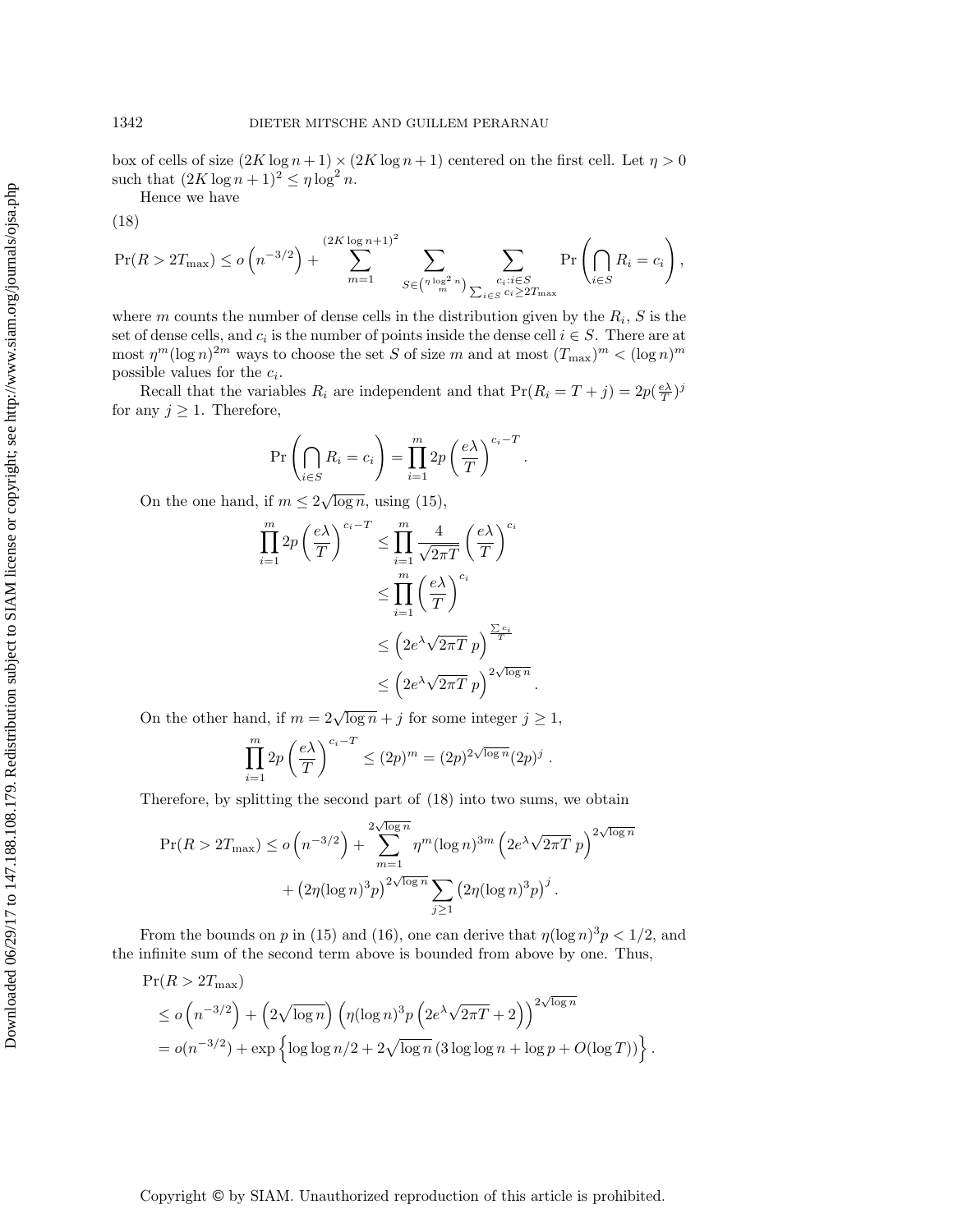Moreover, by [\(16\)](#page-14-0), we also have  $p \leq \frac{2e^{-\lambda}}{\sqrt{2\pi T}} \left(\frac{e\lambda}{T}\right)^T$ , and hence  $\log p \leq -(1 +$  $o(1)$ ) T log T  $\leq -\sqrt{\log n}$ . Thus,

(19) 
$$
\Pr(R > 2T_{\max}) < o\left(n^{-3/2}\right) + \exp\left\{-(1+o(1))2\log n\right\} = o\left(n^{-3/2}\right).
$$

By [\(17\)](#page-14-2), this also implies that  $Pr(Y > 2T_{\text{max}}) = o(n^{-3/2})$ , and by taking a union bound over all components, this implies that the probability of having a connected component with more than  $2T_{\text{max}}$  points inside dense cells is  $o(n^{-1/2})$ .  $\Box$ 

*Proof of Theorem [1.1](#page-3-1).* The lower bound on  $tw(G)$  follows easily from [\(14\)](#page-12-1), which yields

$$
\operatorname{td}(G) \ge \operatorname{tw}(G) \ge \omega(G) - 1 = \Omega\left(\frac{\log n}{\log \log n}\right).
$$

For the upper bound, we construct an elimination tree for  $G$ . By  $(2)$  it suffices to bound from above the treedepth of each connected component. Let  $H$  be a connected component of G.

From Proposition [3.2,](#page-13-1) there are at most  $O(T_{\text{max}})$  points in dense cells of H. We temporarily remove all these points and add them at the end. Let  $H'$  be the subgraph of H that remains after removing the points in the dense cells.

Observe that now, by definition of sparse, every cell of  $C_{H'}$  contains at most T points. Denoting by  $m = |V(H')|$ , by Proposition [2.6](#page-7-1) we have

$$
\operatorname{td}(H') = O\left(\max\left\{\frac{m}{\log m}, T(\log m)^3\right\}\right).
$$

Since, with probability at least  $1 - o(n^{-3/2})$ ,  $m = O(\log n)$ , we have that for every component H of G, td( $H'$ ) =  $O(T_{\text{max}})$  with probability at least  $1 - o(n^{-1/2})$ .

Recall that adding a new point to  $H$  can increase the treedepth by at most one unit. Thus,  $\text{td}(H) \leq \text{td}(H') + O(T_{\text{max}}) = O(T_{\text{max}})$ , and therefore, using [\(1\)](#page-2-1), we have

$$
\operatorname{td}(G) = O\left(\frac{\log n}{\log \log n}\right)
$$

with probability at least  $1 - o(n^{-1/2})$ .

<span id="page-16-0"></span>4. Supercritical regime. Fix now  $r = r(n) \geq c$  for some sufficiently large constant c. Recall that for any subset  $S \subseteq S_n = [0, \sqrt{n}]^2$  of positive measure, we denote by  $vol(S)$  the area of S. We need the following standard lemma (which is a simple application of Chernoff bounds for Poisson variables, see, for example, [\[1,](#page-27-22) Theorem A.1.15]).

<span id="page-16-1"></span>LEMMA 4.1. For any  $S \subseteq S_n$  and any  $\delta > 0$ , let  $|S|$  denote the number of points inside  $S$ . Then, we have the following:

- 1. With probability at least  $1 (e^{\delta}(1+\delta)^{-(1+\delta))})^{\text{vol}(\mathcal{S})} \geq 1 e^{-\frac{\delta^2}{3}\text{vol}(\mathcal{S})}, |\mathcal{S}| \leq$  $(1 + \delta)$  vol $(\mathcal{S})$ .
- 2. With probability at least  $1 e^{-\frac{\delta^2}{2} \operatorname{vol}(\mathcal{S})}$ ,  $|\mathcal{S}| \ge (1 \delta) \operatorname{vol}(\mathcal{S})$ .

We will use this lemma to show that there exist separating sets with few points, and consequently, give an upper bound on  $td(G)$ .

<span id="page-16-2"></span>PROPOSITION 4.2. Let c be a sufficiently large constant, let  $r = r(n) \geq c$ , and let FROPOSITION 4.2. Let C be a sufficiently targe constant, tell<br> $G \in \mathcal{G}(P_1,r)$ . With probability  $1 - e^{-\Omega(r\sqrt{n})}$ , td $(G) \leq O(r\sqrt{n})$ .

Copyright © by SIAM. Unauthorized reproduction of this article is prohibited.

 $\Box$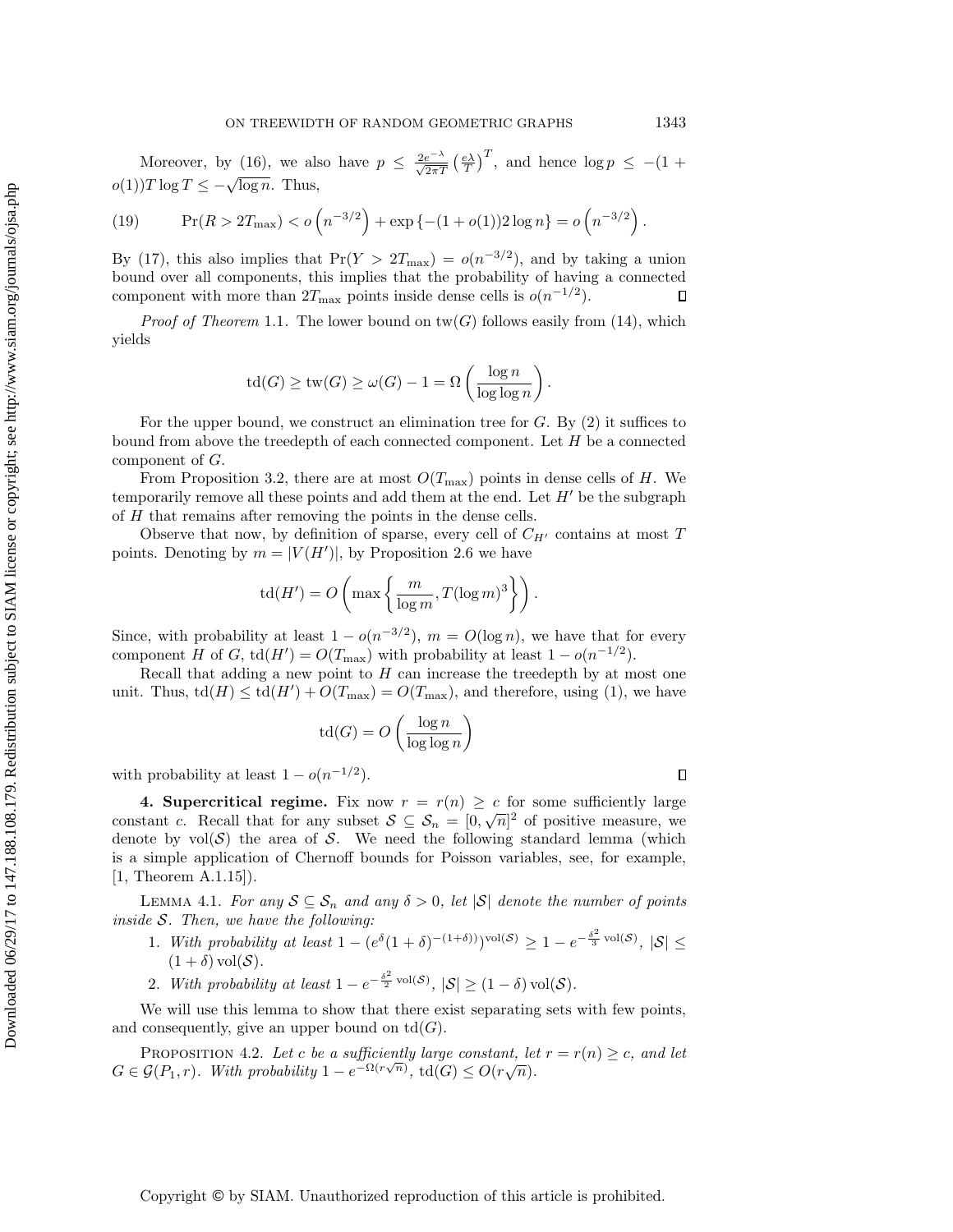<span id="page-17-0"></span>

FIG. 5. Construction of the sets  $X_i^j$ .

*Proof.* Consider the tessellation of  $S_n$  into square cells of side length  $\ell = r$ . Denote by  $D_{(i,j)}$  the jth cell in the *i*th row, where  $1 \leq i, j \leq a = \sqrt{n}/r$ . Define

$$
X_1^1 = \left(\bigcup_{i=1}^a D_{(a/2,i)}\right) \cup \left(\bigcup_{i=1}^a D_{(i,a/2)}\right) ,
$$

and consider the set  $Y_1^1 \subset V(G)$ , containing the points inside  $X_1^1$ . Observe that  $Y_1^1$ is a separator, since  $\ell = r$ , and it splits the graph into four subgraphs  $G_2^1, G_2^2, G_2^3$ , and  $G_2^4$ , each one consisting of a (possibly empty) union of vertex-disjoint connected components.

By  $(3)$ , we have

$$
{\rm td}(G)\leq |Y_1^1|+\max_{1\leq j\leq 4}\{{\rm td}(G_2^j)\}\;.
$$

We then define analogously the sets  $X_2^j$ , for all  $G_2^j$ , and using [\(3\)](#page-3-2), we continue iteratively. Let t denote the step where all sets  $X_t^j$  have size one (see Figure [5\)](#page-17-0).

The treedepth of G will be bounded from above by the maximum number of points inside any of the possible sets of cells

$$
X_{j_1j_2...j_t} = X_1^{j_1} \cup X_2^{j_2} \cup \cdots \cup X_t^{j_t},
$$

where  $1 \leq j_i \leq 4^{i-1}$ .

Observe that  $|X_i^j| \le a2^{-(i-2)}$ . The sets  $X_{j_1j_2...j_t} = X_1^{j_1} \cup X_2^{j_2} \cup \cdots \cup X_t^{j_t}$  are not disjoint, but they all have the same size

$$
|X_{j_1j_2...j_t}| = \sum_{i=1}^t |X_i^{j_i}| \le \sum_{i=1}^t a 2^{-(i-2)} \le 4a.
$$

Let  $Y_{j_1j_2...j_t}$  denote the set of points in  $X_{j_1j_2...j_t}$ . Thus,  $|Y_{j_1j_2...j_t}|$  is a random variable following a Poisson distribution with mean at most  $4ar^2$ .

By part 1 of Lemma [4.1](#page-16-1) applied with  $\delta = 1$ ,

$$
Pr (|Y_{j_1 j_2...j_t}| \ge 8ar^2) < e^{-4ar^2/3} = e^{-\Omega(r\sqrt{n})}.
$$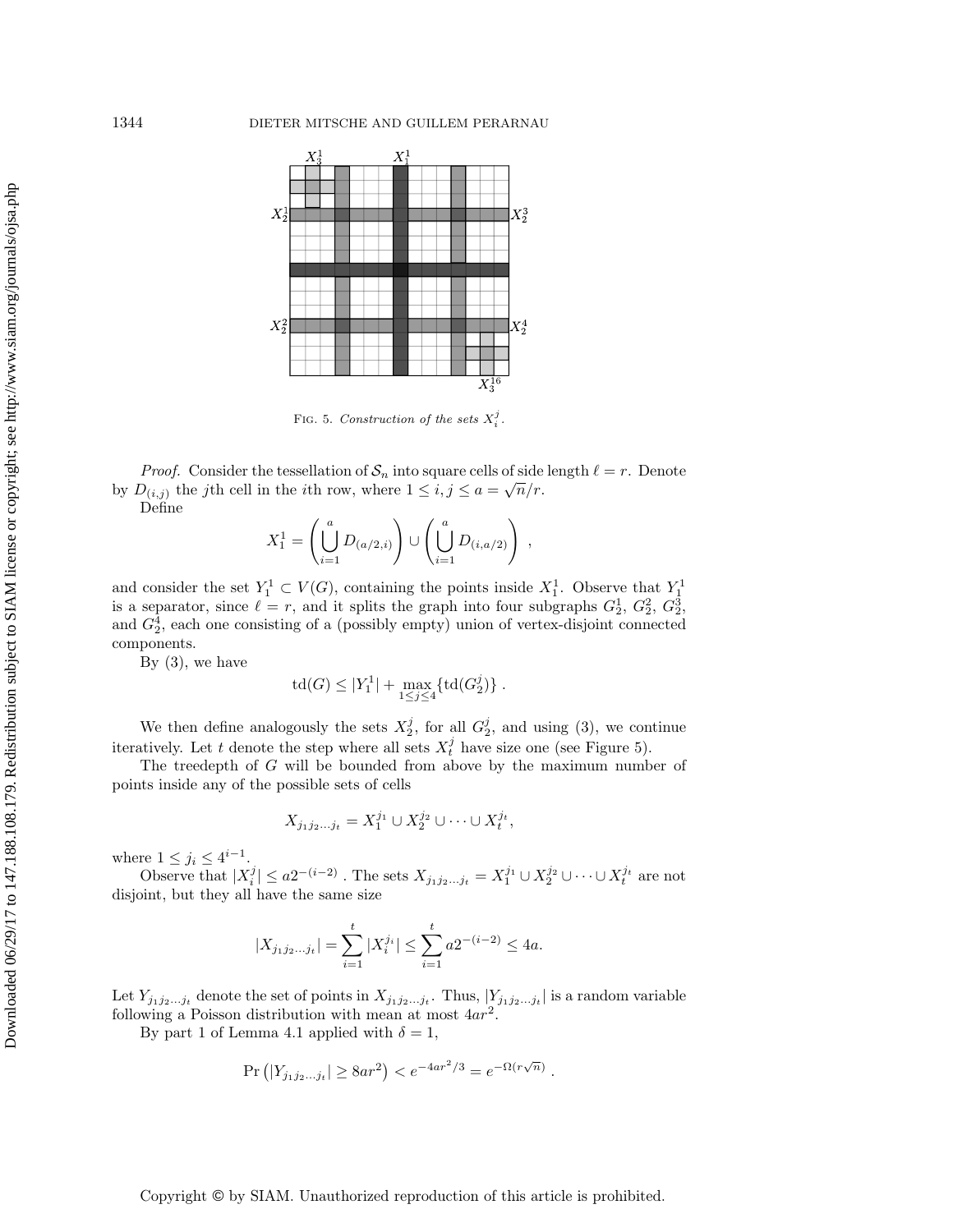Moreover, there are at most

$$
\prod_{i=1}^{t} 4^{i-1} = e^{O(t^2)}
$$

sets of the form  $X_{j_1j_2...j_t}$ . Observe also that, by construction,  $t = O(\log a) = O(\log n)$ . Now, by a union bound over all sets,

$$
\Pr\left(\exists j_1, j_2, \dots, j_t : |Y_{j_1 j_2 \dots j_t}| > 8ar^2\right) \le e^{O(\log^2 n) - \Omega(r\sqrt{n})} = e^{-\Omega(r\sqrt{n})}.
$$

Thus, we have that the treedepth of G is at most

$$
td(G) \le 8ar^2 = O(r\sqrt{n})
$$

with probability at least  $1 - e^{-\Omega(r\sqrt{n})}$ , finishing the proof.

For a lower bound on  $tw(G)$ , we need the following link between the treewidth of a graph and the existence of a vertex separator with special properties. A vertex partition  $V = (A, S, B)$  is a *balanced k-partition* if  $|S| = k + 1$ , S separates A and B, and  $\frac{1}{3}(n-k-1) \leq |A|, |B| \leq \frac{2}{3}(n-k-1)$ . In this case, S is also called a *balanced* separator. The following result connecting balanced partitions and treewidth is due to Kloks [\[13\]](#page-27-23).

<span id="page-18-0"></span>LEMMA 4.3 (see [\[13\]](#page-27-23)). Let G be a graph on n vertices, and suppose that  $\text{tw}(G) \leq$ k for some  $n \geq k - 4$ . Then G has a balanced k-partition.

From now on and until the end of the section, we consider the tessellation of  $S_n$ into square cells of side length  $\ell = r/4$ .

Recall that for any set  $A \subset V(H)$ , we define  $\mathcal{A} = \{x \in \mathcal{S}_n : \min_{y \in A} \text{dist}_E(x, v) \leq \epsilon\}$  $r/2$ . Observe that in a geometric graph, no direct relation exists between the size of A and the volume of  $A$ . In the case of a random geometric graph and for a set A of linear size, however,  $vol(A)$  can be bounded from below using the size of A, as the following lemma shows.

<span id="page-18-1"></span>LEMMA 4.4. Let c be a sufficiently large constant and let  $r = r(n) \geq c$ . Let  $G \in \mathcal{G}(P_1,r)$  and let  $\alpha \in (0,1)$ . Then there exists  $\beta = \beta(\alpha) > 0$ , such that with probability  $1-e^{-\Omega(n)}$ , for any set  $A\subseteq V(G)$  with  $|A|\geq \alpha n$ , we have

$$
\text{vol}(\mathcal{A}) \geq \beta n.
$$

*Proof.* Let  $\lambda = r^2/16$ . Set  $m = m(\alpha)$  to be the smallest constant such that  $m\lambda$ is integer,

$$
\frac{e^{-1}}{\lfloor m \rfloor!} \left( \frac{m^2}{m-1} + \frac{m}{(m-1)^2} \right) \le \frac{\alpha}{4} \text{ and } m \ge 4e,
$$

which exists for any  $\alpha > 0$ , since the left-hand side of the first condition tends to zero, when  $m \to +\infty$ .

Recall that the number of points inside a cell D follows a Poisson distribution with mean  $\lambda$ . Suppose that D contains  $t \geq 0$  points. Define then  $Z_D$  to be the random variable

$$
Z_D = \begin{cases} t & \text{if } t \ge m\lambda, \\ 0 & \text{otherwise,} \end{cases}
$$

and let  $Z = \sum Z_D$  be the sum of these random variables over all cells of the tessellation.

 $\Box$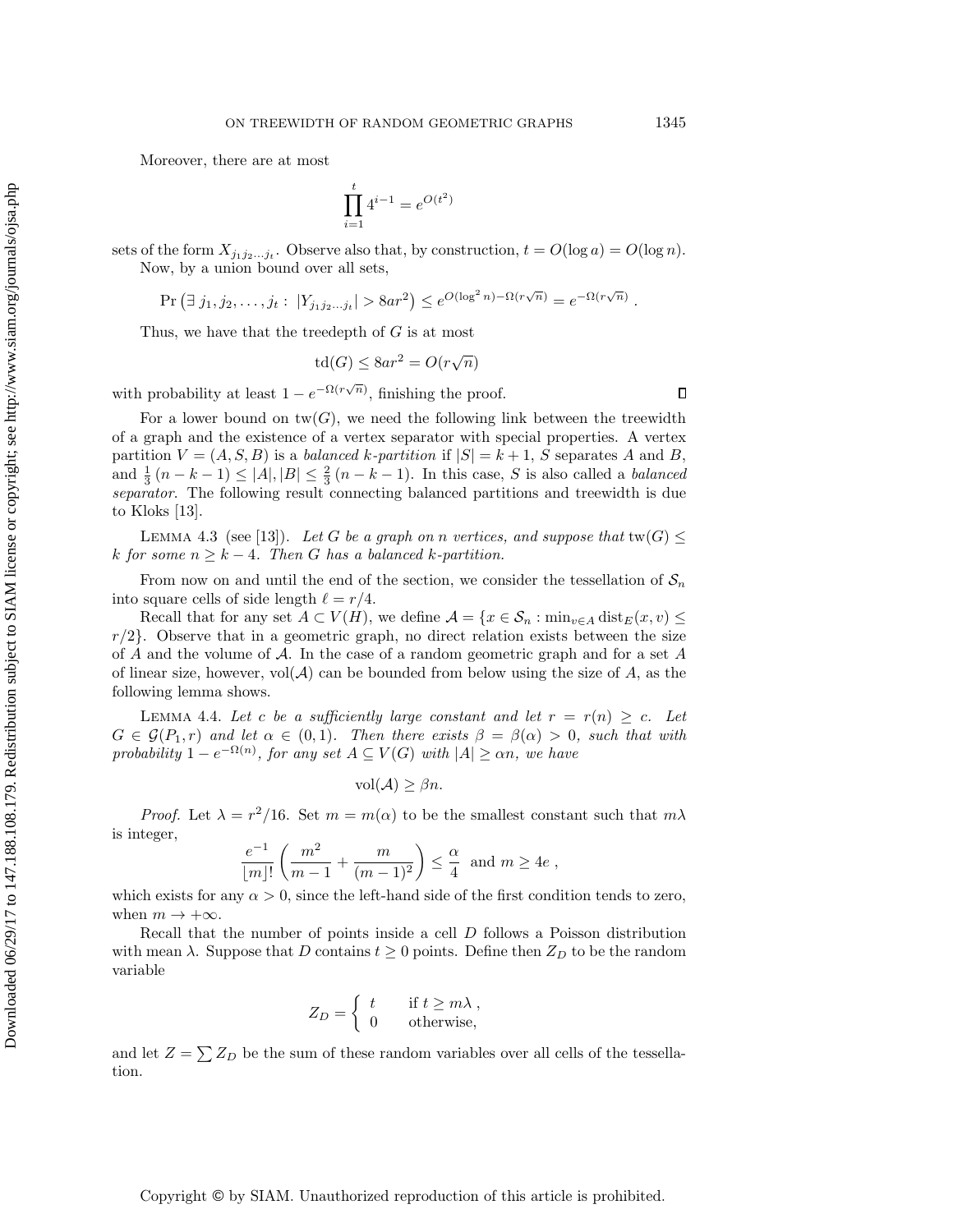We may consider  $r \geq$ √ 32, since by hypothesis  $r \geq c$  for some c large enough. We may consider  $r \geq \sqrt{32}$ , since by hypothesis  $r \geq c$  for some c large enough.<br>This implies that  $\lambda \geq 2$ . Using that for every  $N \geq 1$ ,  $\sqrt{2\pi}N^{N+\frac{1}{2}}e^{-N} \leq N! \leq$ e This implies that  $\lambda \geq 2$ .<br> $\sqrt{2\pi}N^{N+\frac{1}{2}}e^{-N}$ , we obtain

$$
\Pr(Z_D = m\lambda) = e^{-\lambda} \frac{\lambda^{m\lambda}}{(m\lambda)!}
$$
  
\n
$$
\leq \frac{e^{-\lambda}}{\sqrt{2\pi}} \left(\frac{e}{m}\right)^{m\lambda} \frac{1}{\sqrt{m\lambda}}
$$
  
\n
$$
\leq \frac{e^{-2}}{\sqrt{2\pi}} \left(\frac{e}{\lfloor m \rfloor}\right)^{\lfloor m \rfloor} \frac{1}{\sqrt{\lfloor m \rfloor \lambda}}
$$
  
\n
$$
\leq \frac{e^{-1}}{\lfloor m \rfloor!} .
$$

Also, for any  $i \geq 1$ ,

$$
\Pr(Z_D = m\lambda + i) = e^{-\lambda} \frac{\lambda^{m\lambda + i}}{(m\lambda + i)!}
$$
  
=  $e^{-\lambda} \frac{\lambda^{m\lambda + (i-1)}}{(m\lambda + (i-1))!} \cdot \frac{\lambda}{m\lambda + i}$   
 $\leq \frac{1}{m} \Pr(Z_D = m\lambda + (i-1)).$ 

Hence,

$$
\mathbb{E}(Z_D) = \sum_{t \ge m\lambda} t \Pr(Z_D = t)
$$
\n
$$
\le \frac{e^{-1}}{[m]!} \sum_{i \ge 0} (m\lambda + i) m^{-i}
$$
\n
$$
\le \frac{e^{-1}}{[m]!} \left( \frac{m^2 \lambda}{m - 1} + \frac{m}{(m - 1)^2} \right)
$$
\n
$$
\le \frac{\alpha \lambda}{4},
$$

where the last inequality follows from the definition of m. Since  $\lambda = r^2/16$  and there are  $16n/r^2$  cells in the tessellation, we have

$$
\mathbb{E}\left(Z\right) \leq \frac{\alpha n}{4} \; .
$$

By Hoeffding bounds for unbounded random variables (the precise version we use here is [\[4,](#page-27-24) Theorem 1], applied with  $X_D = \epsilon_D = Z_D$ , and thus  $S = T = Z$ ,  $Y = Po(\lambda)$ ,  $m_k = m = \mathbb{E} (Z_D)$  for any k, and  $b = m\lambda - 1$ , so that  $m(b) = m$  and the measure  $\mu^{[m]}$  is exactly our probability distribution of  $Z_D$ , and  $x = 2\mathbb{E}(Z)$ )

$$
\Pr(Z > 2\mathbb{E}(Z)) < \inf_{h \le x} e^{-h2\mathbb{E}(Z)} \mathbb{E}(e^{hZ}) \le e^{-2\mathbb{E}(Z)} \mathbb{E}(e^{Z}).
$$

Now, observe that

$$
e^{2\mathbb{E}(Z_D)} \ge e^{2m\lambda} \Pr(Z_D = m\lambda) \ge e^{(2m-1)\lambda} \frac{\lambda^{m\lambda}}{(m\lambda)!}
$$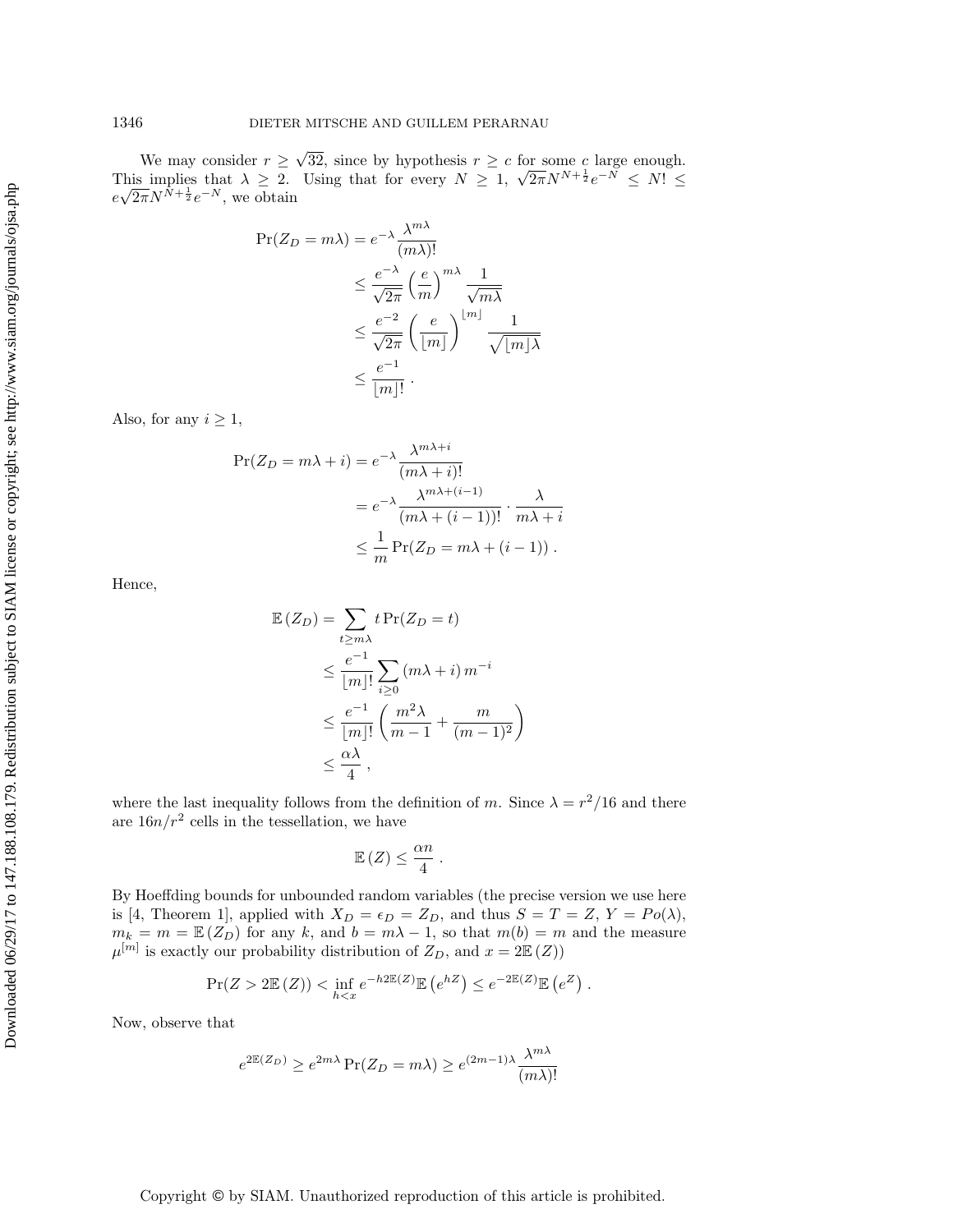$\Box$ 

and

$$
\mathbb{E}\left(e^{Z_D}\right) = \Pr(Z_D = 0) + \sum_{i\geq 0} e^{m\lambda + i} \Pr(Z_D = m\lambda + i) \leq 1 + e^{(m-1)\lambda} \frac{\lambda^{m\lambda}}{(m\lambda)!} \sum_{i\geq 0} \left(\frac{e}{m}\right)^i.
$$

Since by assumption on  $m, e/m \leq 1/4$ , we have

$$
\mathbb{E}\left(e^{Z_D}\right) \leq 1 + \frac{4}{3} \frac{\lambda^{m\lambda}}{(m\lambda)!} e^{(m-1)\lambda} \leq \frac{3}{2} \frac{\lambda^{m\lambda}}{(m\lambda)!} e^{(m-1)\lambda}.
$$

The random variables  $Z_D$  are mutually independent. Thus,

$$
e^{2\mathbb{E}(Z)} = \prod e^{2\mathbb{E}(Z_D)} \ge \left(\frac{\lambda^{m\lambda}}{(m\lambda)!}e^{(2m-1)\lambda}\right)^{\frac{16n}{r^2}}
$$

and

$$
\mathbb{E}\left(e^Z\right) \le \left(\frac{3}{2} \frac{\lambda^{m\lambda}}{(m\lambda)!} e^{(m-1)\lambda}\right)^{\frac{16n}{r^2}}
$$

,

and therefore

$$
\Pr(Z > 2\mathbb{E}(Z)) \le e^{-2\mathbb{E}(Z)} \mathbb{E}\left(e^Z\right) \le \left(\frac{3}{2}e^{-m\lambda}\right)^{\frac{16n}{r^2}} = e^{-\Omega(n)}.
$$

Thus, with probability at least  $1-e^{-\Omega(n)}$ , there are at most  $\alpha n/2$  points of G contained in cells with at least  $m\lambda$  points, and thus with the same probability there are at least  $\alpha n/2$  points of A contained in cells with less than  $m\lambda$  points.

Therefore, with this probability, there are at least

$$
\frac{\alpha n/2}{m\lambda} = \frac{8\alpha n}{mr^2}
$$

different cells  $D$  that contain at least one point from  $A$ . By part 1 of Lemma [2.9,](#page-11-0)  $D \subset \mathcal{A}$ , and

$$
\text{vol}(\mathcal{A}) \ge \frac{8\alpha n}{mr^2} \cdot \text{vol}(D) = \beta n
$$

with probability at least  $1 - e^{-\Omega(n)}$ .

Using the previous lemmata, we are able to provide a lower bound for  $tw(G)$ .

<span id="page-20-1"></span>THEOREM 4.5. Let c be a sufficiently large constant, and let  $r = r(n) \geq c$ . Let also  $G \in \mathcal{G}(P_1,r)$ . Then,  $\text{tw}(G) = \Omega(r\sqrt{n})$  with probability at least  $1 - e^{-\Omega(r\sqrt{n})}$ .

Before proving the theorem we sketch its proof. We are going to show that any balanced separator S of the giant component contains many points. Observe that if  $vol(S)$  is large, then the probability of containing few points is exponentially small. We show that in general, any such separator has a large volume. Here we strongly use the condition that  $S$  is balanced. The conclusion will then follow by taking a union bound over all potential separators.

*Proof.* Fix  $\gamma > 0$  to be a sufficiently small constant. Let H be the largest component of G. Note that for  $r \geq c$  with c sufficiently large, by [\[21,](#page-27-25) Theorem 3.3],

<span id="page-20-0"></span>
$$
(20)\t\t\t |V(H)| = \Omega(n)
$$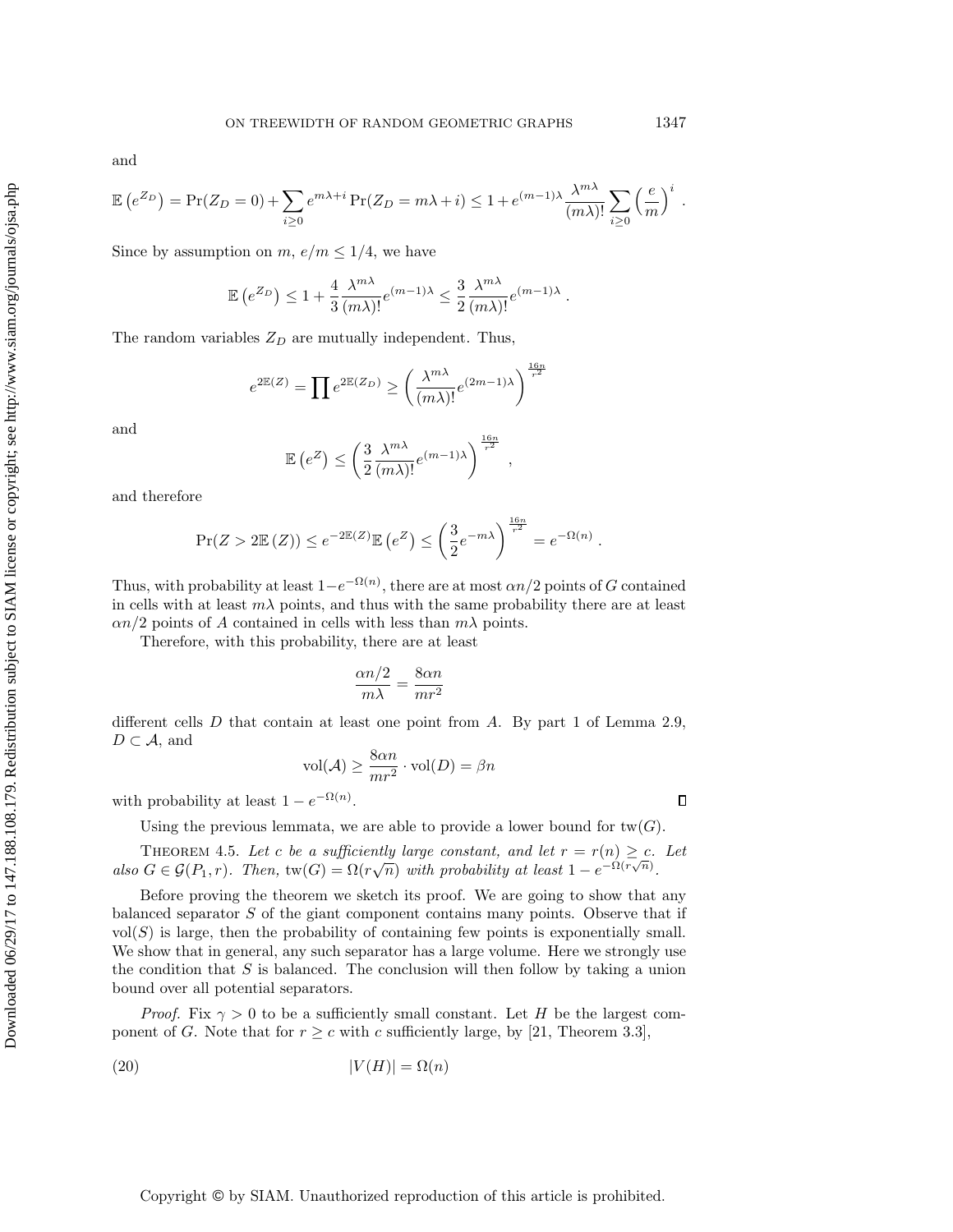with probability at least  $1 - e^{-\Omega(n)}$ . We will for now assume deterministically that  $|V(H)| = \Omega(n)$  holds and only in the end add the probability  $e^{-\Omega(n)}$  that  $|V(H)| =$  $o(n)$  holds. By choosing c sufficiently large, to simplify calculations, we may even assume  $|V(H)| \geq 0.9n$ . We will show that there exists no balanced separator of size assume  $|V(H)| \ge 0.9n$ . We will show that there exists no balanced separator of size  $\gamma r \sqrt{n}$  for H. Then, by Lemma [4.3,](#page-18-0) this implies that  $\text{tw}(H) \ge \gamma r \sqrt{n} = \Omega(r \sqrt{n})$ , and by [\(1\)](#page-2-1),  $tw(G) \geq tw(H) = \Omega(r\sqrt{n}).$ 

For any balanced separator  $S \subset V(H)$  of H, denote by t be the number of connected components of the graph induced by S and let  $S_1, \ldots, S_t$  denote the subsets inducing connected components within  $H$ . We may assume that  $S$  is minimal, and hence each component of  $S$  contains at least one point of  $H$ . Therefore we can mence each component of 3 contains at least one point of H. Therefore we can<br>assume that  $t \leq \gamma r \sqrt{n}$ , as otherwise there is nothing to prove. We may assume that assume that  $t \leq \gamma r \sqrt{n}$ , as otherwise there is hothing to prove. We may assume that  $r \leq 2\sqrt{n}$ , since for  $r = 2\sqrt{n}$ ,  $\mathcal{G}(P_1, r)$  is already the complete graph. If S is a balanced  $r \leq 2\sqrt{n}$ , since for  $r = 2\sqrt{n}$ ,  $\mathcal{G}(r_1, r)$  is already the complete graph. If S is a balanced sets separator of size at most  $\gamma r \sqrt{n} \leq 2\gamma n$ , there exist two not necessarily connected sets  $A, B \subset V(H)$  of size  $\frac{1-2\gamma}{3}|V(H)| \leq |A|, |B| \leq \frac{2(1-2\gamma)}{3}|V(H)|$ , such that  $H \setminus S$  contains no edges from A to B.

Since  $\gamma$  is a sufficiently small constant and  $|V(H)| \geq 0.9n$ ,  $|A|, |B| \geq n/4$ . By Lemma [4.4,](#page-18-1) with probability at least  $1 - e^{-\Omega(n)}$ , for all balanced separators S, vol(A) and vol(B) are linear in n. In particular, if  $\beta = \beta(1/4)$  is the constant provided by Lemma [4.4](#page-18-1) for  $\alpha = 1/4$ , we have

(21) 
$$
\beta n \le \text{vol}(\mathcal{A}) \le (1 - \beta)n
$$

with probability at least  $1 - e^{-\Omega(n)}$ .

Since  $\text{vol}(\mathcal{A}), \text{vol}(\mathcal{S}_n \setminus \mathcal{A}) \geq \beta n$ , by Corollary [2.10,](#page-12-2) there exists  $\eta = \eta(\beta) > 0$  such that with probability at least  $1 - e^{-\Omega(n)}$ , for each balanced separator S there is a set of cells  $D<sub>S</sub>$  of size √

$$
d_S = \Omega\left(r^{-1}\sqrt{\text{vol}(\mathcal{A})}\right) \ge \frac{\eta\sqrt{n}}{r},\,
$$

such that all points inside  $D<sub>S</sub>$  belong to S. Recall that some cells in  $D<sub>S</sub>$  may not contain any point. We will assume this deterministically for now and add the failure probability at the very end.

Now it suffices to show that with high probability, for any balanced separator  $S$ , with  $D<sub>S</sub>$  denoting the set of cells provided by Corollary [2.10](#page-12-2) of size at least  $\eta\sqrt{n}/r$ , with  $D_S$  denoting the set of cens provided by Coronary 2.10 of size at least  $\eta \sqrt{n/r}$ , there are at least  $\gamma r \sqrt{n}$  points contained in  $D_S$ . Denote by  $Y_{D_S}$  the random variable counting the number of points inside such a set  $D_S$ . Since vol $(D_S) = \frac{r^2}{16} d_S$ , by part 2 of Lemma [4.1](#page-16-1) applied with  $\delta = 1/2$ , we obtain

<span id="page-21-0"></span>(22) 
$$
\Pr\left(Y_{D_S} < \frac{r^2}{32}d_S\right) \leq e^{-\frac{r^2}{128}ds}.
$$

We will choose  $\gamma$  small enough such that  $\gamma \leq \eta/32$ . We will show that with high probability every balanced separator that occupies at least  $\eta\sqrt{n}/r$  cells contains at least  $\frac{r^2}{32}d_S \ge \gamma r\sqrt{n}$  points. We will do it by combining the inequality in [\(22\)](#page-21-0) with a union bound over all separators S together with the corresponding sets of cells  $D_S$  of size  $d_S \geq \eta \sqrt{n}/r$ .

By definition of the cell graph,  $D<sub>S</sub>$  has at most t connected components. (Some connected components of the graph induced by  $S$  can merge in  $D_S$ .) We will assume that  $D_S$  has exactly t connected components denoted by  $D_{S_1}, \ldots, D_{S_t}$  and with sizes  $d_{S_1}, \ldots, d_{S_t}.$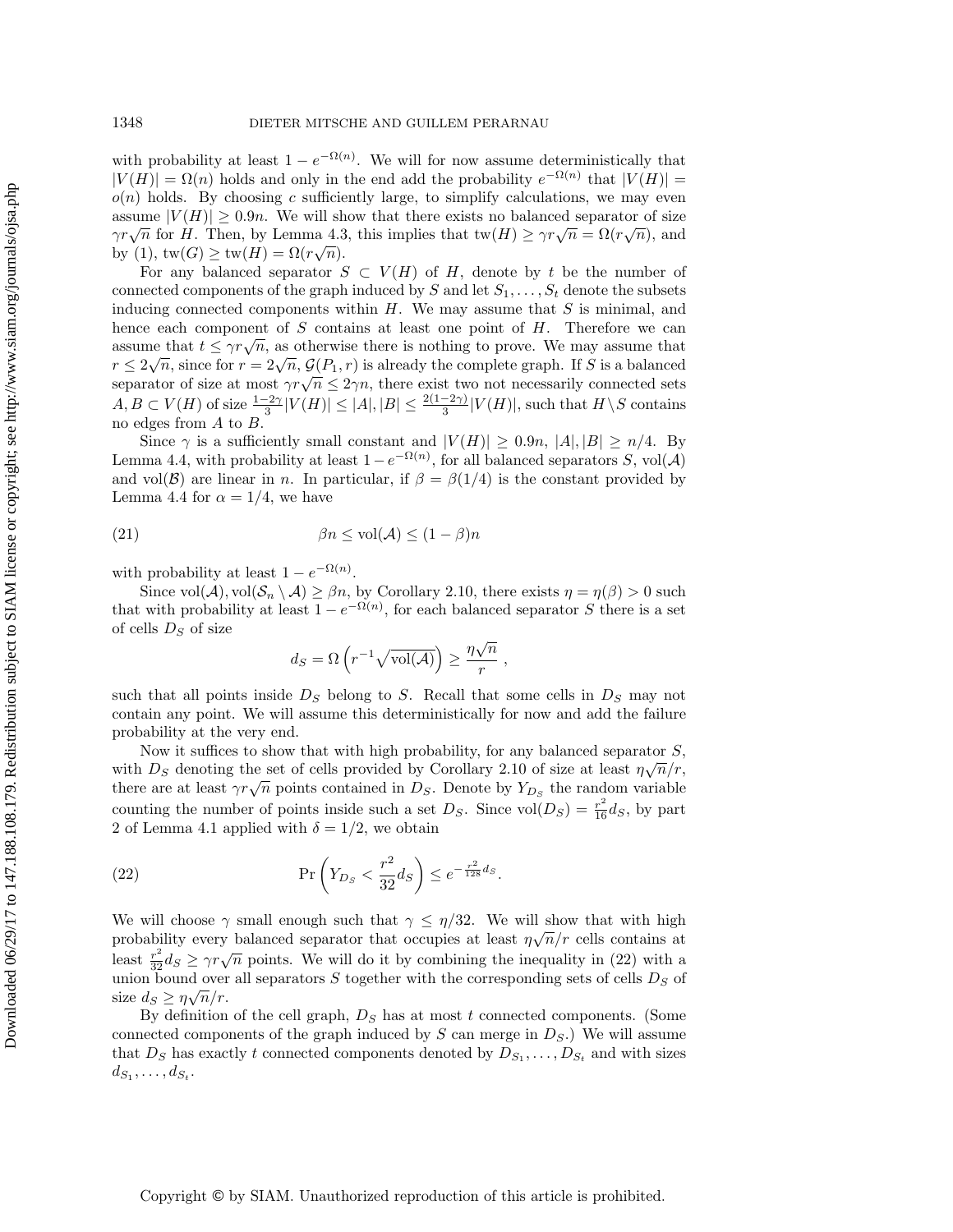We have

<span id="page-22-0"></span>(23) 
$$
\Pr(\exists S \text{ balanced}, d_S \ge \eta \sqrt{n}/r, |S| \le \gamma r \sqrt{n})
$$

$$
\le \sum_{d \ge \eta \sqrt{n}/r} \sum_{t \le \gamma r \sqrt{n}} \sum_{d_{S_1} + \dots + d_{S_t} = d}
$$

$$
\Pr(\exists S \text{ balanced with } t \text{ components}, d_S = d, |S| \le \gamma r \sqrt{n}).
$$

Denote by  $C_H$ , by  $C_A$ , and by  $C_B$  the set of cells that contain at least one point of H, A, and B, respectively. Recall that  $\beta n \leq \text{vol}(\mathcal{A}), \text{vol}(\mathcal{B}) \leq (1 - \beta)n$ . By Lemma [4.4,](#page-18-1) there exists an  $\varepsilon > 0$  such that  $|C_A|, |C_B| \geq \varepsilon n/2r^2$  with probability at least  $1 - e^{-\Omega(n)}$ . Since  $C_A$  and  $C_B$  are disjoint, and  $C_A \cup C_B \subseteq C_H \setminus D_S$ , we have  $|C_H \setminus D_S| \ge \varepsilon n/r^2$  with probability at least  $1 - e^{-\Omega(n)}$ . Once more, we will assume this deterministically for now and add the failure probability at the very end. Let  $\nu$ be a small constant.

Our aim for the rest of the proof is to show that each summand of [\(23\)](#page-22-0) can be bounded from above by an exponentially small term. We will do it by splitting the proof into four cases:

• Case 1,  $r > 32\sqrt{\log n}$ . Observe that  $t \leq d$ , since  $d_{S_j} \geq 1$  by definition. Since by assumption  $r \geq c$  for c sufficiently large, we may assume that  $r \geq 4$ . Since by assumption  $r \ge c$  for c sumertify large, we may assume that  $r \ge 4$ .<br>Then, by setting  $a = b = 4\sqrt{n}/r \le \sqrt{n}$ ,  $k = 4$ , and  $s = d_{S_j}$  in Lemma [2.2,](#page-5-1) we conclude that there are at most  $n^{t} 9^{4(d_{S_1} + \dots + d_{S_t})} \leq n^{t} e^{9d}$  ways to construct possible sets of cells  $D_S$  corresponding to all balanced separators  $S$  with  $t$ components. Using t nonnegative numbers, there are at most  $d^t \leq n^t$  ways to add up to  $d$ , and thus the right-hand side of  $(23)$  can be bounded from above by

(24) 
$$
\sum_{d \ge \eta \sqrt{n}/r} \sum_{t \le \gamma r \sqrt{n}} n^{2t} e^{9d} e^{-r^2 d/128}.
$$

Since  $t \leq d$  and  $r \geq 32\sqrt{\log n}$ , it follows that

<span id="page-22-1"></span>
$$
n^{2t}e^{9d}e^{-r^2d/128} = e^{(2\log n + O(1) - r^2/128)d} \le e^{-r^2d/256} = e^{-\Omega(r\sqrt{n})}
$$

• Case 2,  $c \leq r \leq 32\sqrt{\log n}$  and  $d \geq \sqrt{n}(\log n)^{3/2}/r$ . We start with [\(24\)](#page-22-1) as before. Note that for c sufficiently large, since  $c \leq r$ ,  $e^{9d} < e^{r^2 d/256}$ . Note also that  $e^{r^2 d} \ge e^{r\sqrt{n}(\log n)^{3/2}} \ge e^{c\sqrt{n}(\log n)^{3/2}}$ . Thus, since  $t \le \gamma r \sqrt{n}$ , we have  $n^{2t} = e^{2t \log n} \leq e^{2\gamma r \sqrt{n} \log n} \leq e^{64\gamma \sqrt{n} (\log n)^{3/2}} \leq e^{\frac{64\gamma}{c} r^2 d}$ . Provided that c is a large enough constant, we obtain

$$
n^{2t}e^{9d}e^{-r^2d/128} \le e^{-r^2d/512} = e^{-\Omega(r\sqrt{n})}.
$$

- Case 3,  $c \leq r \leq 32\sqrt{\log n}$ , and  $t \leq \frac{\nu r \sqrt{n}}{\log n}$  $t \leq \frac{\nu r \sqrt{n}}{\log n}$ . Once more, we start with [\(24\)](#page-22-1). If  $\nu$  is small enough, since  $d \geq \frac{\eta \sqrt{n}}{n}$  $\frac{\sqrt{n}}{r}$ , we have  $n^{2t} < e^{2\nu r \sqrt{n}} < e^{r^2 d/512}$ . If c is sufficiently large, we have  $e^{9d} < e^{r^2 d/512}$ . Thus, in such case the summand in [\(24\)](#page-22-1), and therefore also the right-hand side of [\(23\)](#page-22-0), is bounded from above by  $e^{-r^2 d/256} = e^{-\Omega(r\sqrt{n})}$ .
- Case 4,  $c \leq r \leq 32\sqrt{\log n}, t > \frac{\nu r \sqrt{n}}{\log n}$  $\frac{\sqrt{r}\sqrt{n}}{\log n}$ , and  $d < \sqrt{n}(\log n)^{3/2}/r$ . Since this is the most complex case, we will first highlight the main steps of the argument:
	- 1. We first show that most cells of  $C_H \setminus D_S$  are in components of the cell graph that are relatively large.

.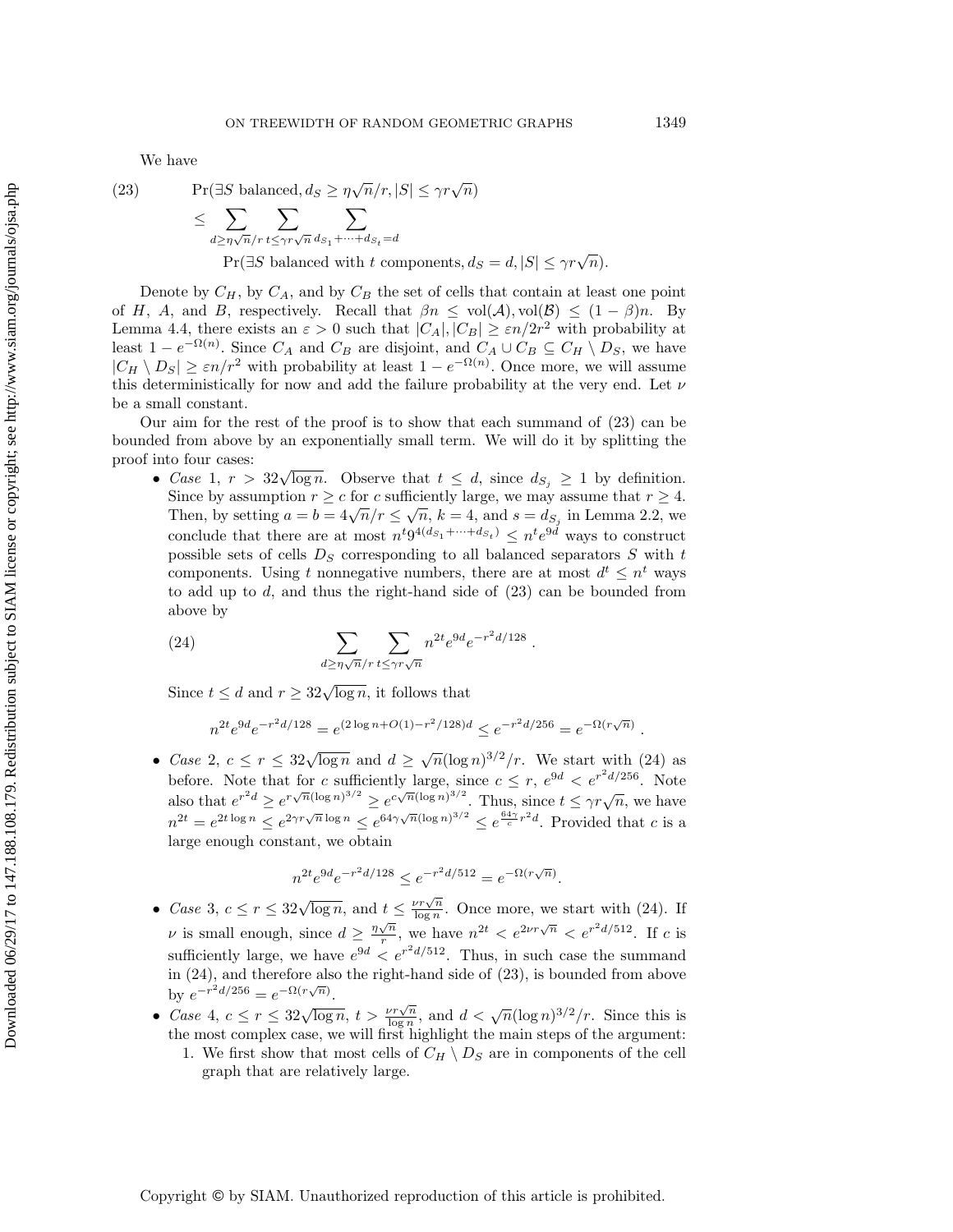#### 1350 DIETER MITSCHE AND GUILLEM PERARNAU

- 2. We then show that these large components occupy a positive fraction of  $\mathcal{S}_n$ , implying that they participate in many cells of  $D_S$ . We will restrict the counting on the number of points in  $S$  to the boundaries of these components.
- 3. Although there are not many large components, each of them may induce many connected components in  $D<sub>S</sub>$ . Thus, we temporarily extend the tessellation from  $\mathcal{S}_n$  to  $\mathbb{R}^2$ . After the extension, the boundary of these components consists of an "exterior" connected part and a number of "internal" parts (corresponding to the "holes" of each component).
- 4. We next fill in these holes to obtain a connected set of cells corresponding to the boundary for each large component. In order to avoid having a unique filled component that spans all  $S_n$ , we exclude the component of H having the largest intersection with the boundary of  $S_n$ . (In fact we already exclude it at step (3).) We will use the fact that the boundaries of the filled components are connected to count the number of possible boundaries via counting lattice animals.
- 5. Finally, to show that there are many points inside  $D<sub>S</sub>$ , we restrict the boundaries of the filled components to  $S_n$  again. Since all the considered components have a relatively small intersection with the boundary of  $S_n$ , using Lemma [2.7,](#page-9-0) we show that the number of boundary cells inside  $S_n$ is of the same order as the total number of boundary cells, which is of is of the same order<br>order at least  $\sqrt{n}/r$ .

Let us now go into detail. We start with step (1) and show that almost all cells of  $C_H \backslash D_S$  are contained in components of the cell graph of order at least  $\frac{\sqrt{n} \log n}{\sqrt{n}}$  (called *large* components). Assume that this is not the case. Recall that  $|C_H \setminus D_S| \ge \varepsilon n/r^2$ , and assume that there exists an  $\varepsilon' \le \varepsilon$  such that at least  $\varepsilon' n/r^2$  cells of  $C_H \setminus D_S$  are in components of order at most  $\frac{\sqrt{n} \log n}{\nu r^3}$ . As in the concavity argument of  $(11)$ ,  $d$  is minimized if there are at most  $\epsilon' r \sqrt{n}$  $\frac{v'_l v \sqrt{n}}{\log n}$  components of order  $\frac{\sqrt{n} \log n}{\nu r^3}$ . Recalling that each cell has area  $\Theta(r^2)$ , by Corollary [2.10](#page-12-2) we obtain

$$
d = \Omega \left( r^{-1} \sqrt{r^2 \cdot \frac{\sqrt{n} \log n}{\nu r^3}} \cdot \frac{\varepsilon' r \sqrt{n}}{\log n} \right) = \Omega \left( \frac{n^{3/4}}{r^{1/2} \sqrt{\log n}} \right) > \frac{\sqrt{n} (\log n)^{3/2}}{r},
$$

which contradicts our assumption on d.

Our final goal is to show that for any such balanced separator, there are many points inside. In this particular case, we will show that with high probability there are already many points in a subset of S. This will be particularly convenient since there are fewer candidates for subsets than for S, and a simple union bound will suffice to finish the proof. In particular, to form such a subset we will only count the boundary contribution of some connected components in  $H \setminus S$ .

We now proceed with step (2). We will get rid of all components in  $H \setminus S$  of size at most  $\frac{\sqrt{n} \log n}{\nu r^3}$ , while at the same time still keeping a large number of cells occupied by the separator. Recall that by our deterministic hypothesis we have  $d \geq \eta \sqrt{n}/r$ . Denote by  $H_0, \ldots, H_p$  the connected components of the graph  $H \setminus S$ .

For every  $0 \leq i \leq p$ , let  $D_{H_i}$  be the set of cells of size  $d_{H_i}$  provided by Lemma [2.8.](#page-10-1) (Note that the union of them is the set of cells provided by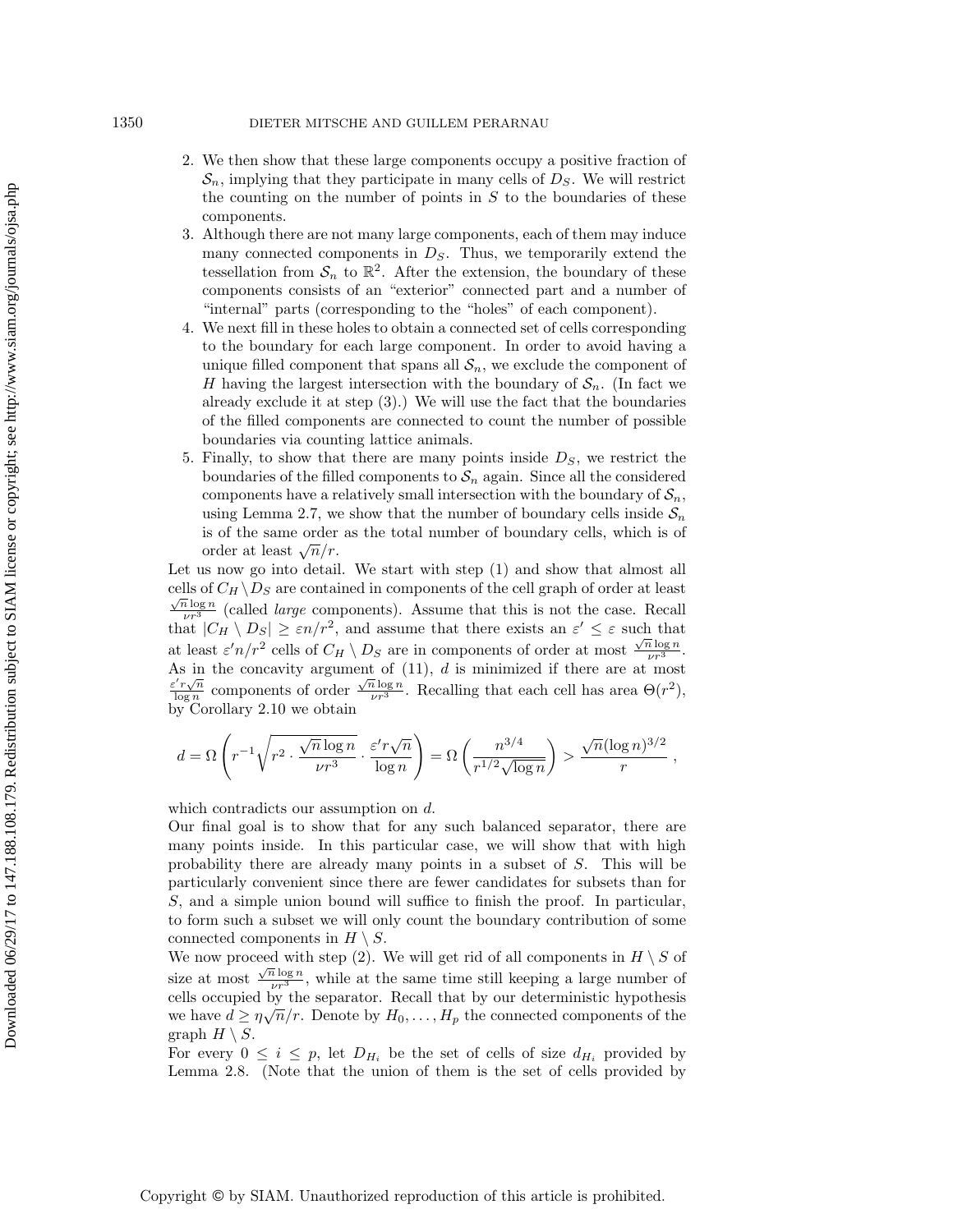Corollary [2.10.](#page-12-2)) Some of the points in  $D<sub>S</sub>$  may appear in more than one set  $D_{H_i}$ , but recall that by Lemma [2.9](#page-11-0) part (2) each cell can be counted for at most 24 components. Thus,  $Y_{D_S} \geq \frac{1}{24} \sum_{i=0}^{p} Y_{D_{H_i}}$ , and hence

$$
\Pr(Y_{D_S} \le \gamma r \sqrt{n}) \le \Pr\left(\frac{1}{24} \sum_{i=0}^p Y_{D_{H_i}} \le \gamma r \sqrt{n}\right) ,
$$

and we can focus on the individual random variables  $Y_{D_{H_i}}$ .

Since S has size at most  $2\gamma n$ , we have that  $\sum_{i=0}^{p} |V(H_i)| \geq n/2$ . Thus, by Lemma [4.4,](#page-18-1) there exists some  $\delta > 0$  such that  $\sum_{i=0}^{\infty} \text{vol}(\mathcal{H}_i) \geq \delta n$ . Without loss of generality, let  $H_0, \ldots, H_q$  be the connected components of  $H \setminus S$  whose cell graphs contain at least  $\frac{\sqrt{n} \log n}{\sqrt{n^3}}$  cells. Since almost all cells of  $C_H \setminus D_S$ are in such cell components,  $\sum_{i=0}^{q} vol(\mathcal{H}_i) \geq \delta n/2$ ; that is, large components of  $H \setminus S$  occupy a constant proportion of  $S_n$ .

We continue with step (3). Recall that  $\partial S_n$  denotes the boundary of the square  $S_n$ . Without loss of generality, let  $H_0$  be the connected component that maximizes vol $(\mathcal{H}_i \cap \partial \mathcal{S}_n)$ . Since the curves  $\mathcal{H}_i \cap \partial \mathcal{S}_n$  are disjoint for different values of *i*, for every  $1 \leq i \leq q$ , we have

<span id="page-24-0"></span>(25) 
$$
\operatorname{vol}(\mathcal{H}_i \cap \partial \mathcal{S}_n) \leq \frac{1}{2} \operatorname{vol}(\partial \mathcal{S}_n).
$$

Since S is balanced, we also have that  $\sum_{i=1}^{q} |V(H_i)| \geq n/4$  (otherwise  $V(H_0)$ ) is too large, and the cut is not balanced), which by Lemma [4.4](#page-18-1) implies  $\sum_{i=1}^{q}$  vol $(\mathcal{H}_i) \geq \delta' n$  for some  $\delta' > 0$ . The same argument also implies that, for every  $1 \leq i \leq q$ , we have  $\text{vol}(\mathcal{H}_i) < (1 - \delta')n$  (provided that  $\delta'$  is small enough).

Similarly as before, Corollary [2.10](#page-12-2) implies that

$$
\sum_{i=1}^{q} d_{H_i} = \Omega\left(\frac{\sqrt{n}}{r}\right)
$$

.

Let us now show that  $q$  cannot be too large. Since we use a tessellation with side length  $\ell = r/4$ , there are at most  $16n/r^2$  cells. Moreover, each cell induces a clique which implies that each cell belongs to at most one connected √ component. Since each large cell component contains at least  $\frac{\sqrt{n}\log n}{\nu r^3}$  cells, we have that

$$
q \le \frac{16\nu r\sqrt{n}}{\log n} .
$$

Although the number of large components is small, each separator set  $D_{H_i}$ may induce a lot of different connected components. This can cause problems when bounding [\(24\)](#page-22-1). In order to fix this issue, we consider a tessellation of  $\mathbb{R}^2$  and extend the random geometric graph from  $\mathcal{S}_n$  to  $\mathbb{R}^2$ . Recall that  $C_{H_i}$ denotes the set of cells that contain at least one point of  $H_i$ . For every  $1 \leq i \leq q$ , we consider the set  $D'_{H_i} \subseteq \mathbb{R}^2$  of size  $d'_{H_i}$  defined as follows: a cell D belongs to  $D'_{H_i}$  if either  $D \in D_{H_i}$ , or  $D \in \mathbb{R}^2 \setminus \mathcal{S}_n$  and D intersects  $C_{H_i}$ . In other words,  $D'_{H_i}$  contains in addition to the cells already present in  $D_{H_i}$  also all cells touching the boundary of  $S_n$  containing at least one point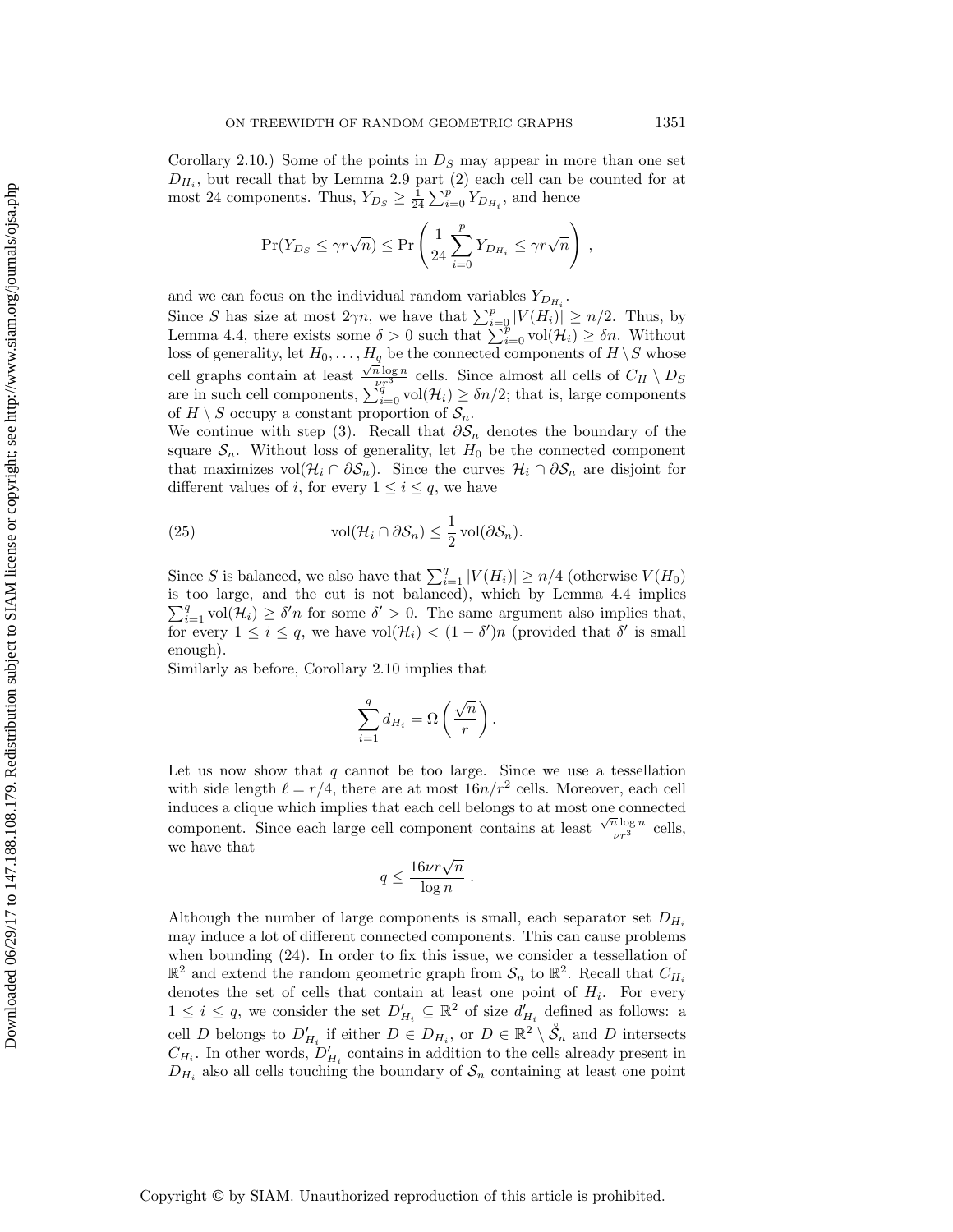<span id="page-25-0"></span>

FIG. 6. Examples of sets  $D_{H_i}$ ,  $D'_{H_i}$ ,  $D''_{H_i}$ , and  $D'''_{H_i}$ .

of  $C_{H_i}$ . (See also Figure [6](#page-25-0) for an example.) One can imagine  $D'_{H_i}$  to be the extension of  $D_{H_i}$  to the tessellation of  $\mathbb{R}^2$ . Observe that the number of connected components in  $D'_{H_i}$  is at most the number of those in  $D_{H_i}$ , but this number can still be large (for instance, if the component contains some holes). Clearly,  $d'_{H_i} \geq d_{H_i}$ .

We are ready for step (4). For every  $1 \leq i \leq q$ , we delete some cells from  $D'_{H_i}$ to create a *connected* set of cells  $D''_{H_i}$  of size  $d''_{H_i}$ . We define the fill-up of  $C_{H_i}$ , denoted by  $F_{H_i}$ , as follows: a cell D belongs to  $F_{H_i}$  if either  $D \in C_{H_i}$  or D belongs to a finite connected component of  $\mathbb{R}^2 \setminus C_{H_i}$ . We construct  $D''_{H_i}$  from  $D'_{H_i}$  by removing the cells that belong to  $F_{H_i}$ . Since there is just one infinite connected component in  $\mathbb{R}^2 \setminus C_{H_i}$ ,  $F_{H_i}$  does not contain holes. Hence,  $D''_{H_i}$  is connected. Observe that it may be the case that there exists  $i_1, i_2$  such that  $C_{H_{i_2}} \subseteq F_{H_{i_1}}$ . In this case, we disregard the contribution of  $D''_{H_{i_2}}$  to the final sum.

Let  $1 \leq i_1 < \cdots < i_s \leq q$  be the indices of large cell components that are not contained in the fill-up of any other cell component. Since the components are now considered as subsets of  $\mathbb{R}^2$ , by the standard isoperimetric inequality and its extension to nonconnected sets as in [\(11\)](#page-9-3), we obtain

$$
d'':=\sum_{j=1}^s d''_{H_{i_j}}=\Omega\left(\frac{1}{r}\sqrt{\sum_{i=1}^q \mathrm{vol}(\mathcal{H}_i)}\right)=\Omega\left(\frac{\sqrt{n}}{r}\right),\,
$$

where for the last equality we have used that  $\sum_{i=1}^{q} vol(\mathcal{H}_i) \geq \delta'n$ . Now, consider  $D_{H_i}''' := D_{H_i}'' \cap \mathcal{S}_n$  to be the restriction of the previous sets to the square  $S_n$  and let  $d_{H_i}^{\prime\prime\prime}$  be their size. Observe that  $D_{H_i}^{\prime\prime\prime} \subseteq D_{H_i} \subseteq D_S$ ,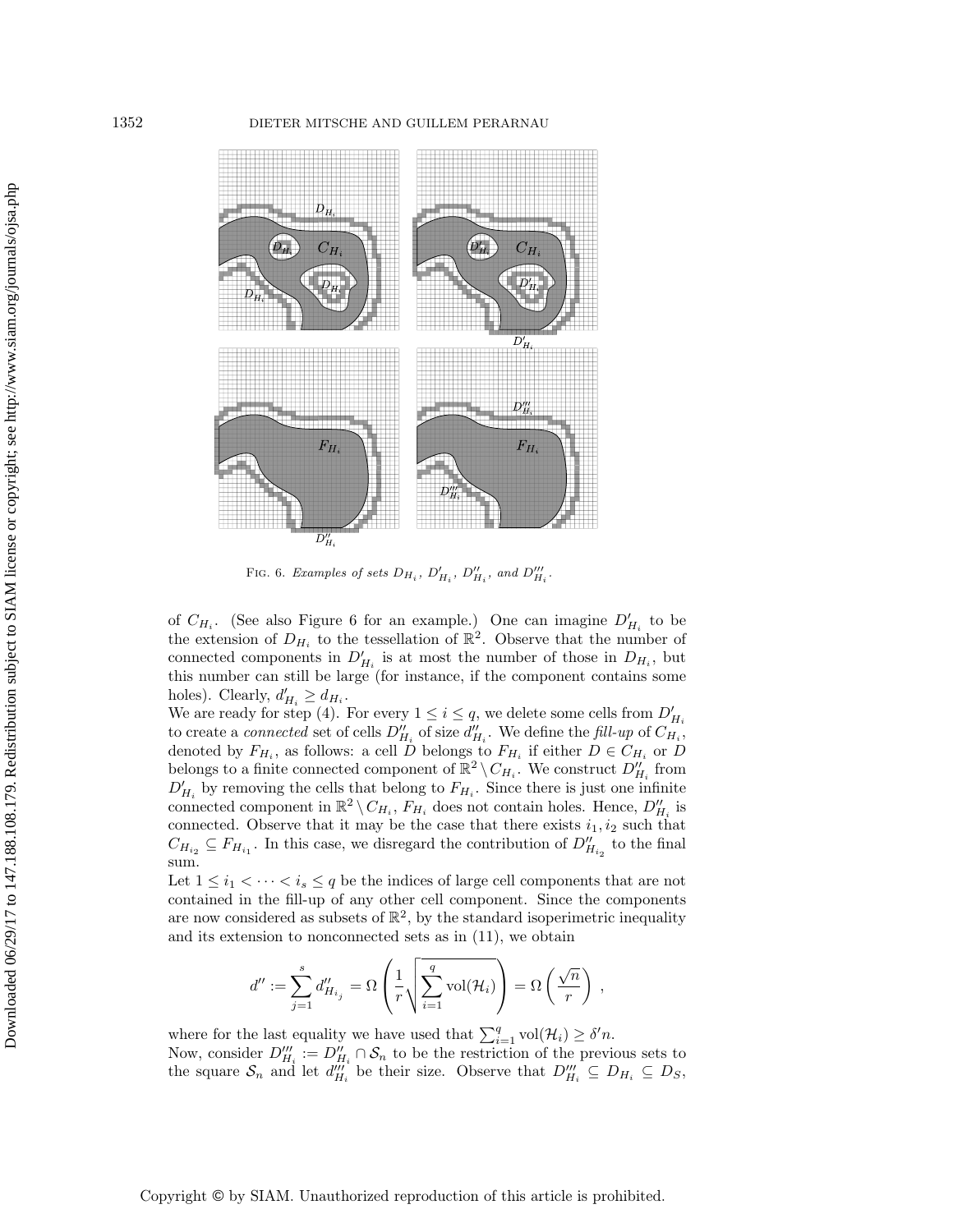and thus, it suffices to prove that  $\sum_{j=1}^{s} Y_{D_{H_{i_j}}^{\prime\prime}} \leq \gamma r \sqrt{n}$  with sufficiently small probability. Recall that by [\(25\)](#page-24-0), for every  $1 \leq i \leq q$ , the component  $H_i$ satisfies vol $(\mathcal{H}_i \cap \partial \mathcal{S}_n) \leq \frac{1}{2}$  vol $(\partial \mathcal{S}_n)$ . Using Lemma [2.7,](#page-9-0) this implies

$$
\text{vol}\left(\partial F_{H_i} \cap \mathring{\mathcal{S}}_n\right) = \Omega(\text{vol}(\partial F_{H_i})) = \Omega(d''_{H_i}),
$$

and therefore

$$
d''':=\sum_{j=1}^s d''_{H_{i_j}}=\sum_{j=1}^s\Omega\left(\text{vol}\left(\partial F_{H_{i_j}}\cap\mathring{\mathcal{S}}_n\right)\right)=\Omega(d'')\;.
$$

Finally, we arrive at step (5): to bound the number of lattice animals that are candidates for  $D''_{H_{i_1}}, \ldots, D''_{H_{i_s}}$ , we will look at  $D''_{H_{i_1}}, \ldots, D''_{H_{i_s}}$ , which are connected and whose sizes add up to  $d''$ . To show that the probability of having few points is small, we will look at the  $d''' = \Omega(d'')$  cells that are inside some set  $D_{H_{i_j}}^{\prime\prime\prime}$ . Any point there is also in  $D_S$ , and thus it suffices to restrict the counting to them. Therefore, each summand of [\(24\)](#page-22-1) that satisfies the hypothesis of Case 4 is bounded by  $n^{2s}e^{9d''}e^{-r^2d'''/128}$ . Since satisfies the hy-<br> $s \leq q \leq \frac{16\nu r\sqrt{n}}{\log n}$  $\frac{\partial \nu r \sqrt{n}}{\partial \sigma n}$ ,  $d'' = \Omega(d'')$  and  $d'' = \Omega(\sqrt{n}/r)$ , the previous term can be bounded by  $e^{-\Omega(r\sqrt{n})}$ , provided that c is large enough.

We showed that each term of [\(24\)](#page-22-1) can be bounded from above by  $e^{-\Omega(r\sqrt{n})}$  if  $d \geq \eta \sqrt{n}/r$ . Since all properties which we have assumed deterministically throughout the proof hold with probability at least  $1 - e^{-\Omega(n)}$ , we have together with [\(20\)](#page-20-0),

$$
\Pr\left(\exists S \text{ balanced}, |S| \le \frac{\eta r \sqrt{n}}{32}\right) \le e^{-\Omega(n)} + \sum_{d \ge \eta \sqrt{n}/r} \sum_{t \le \gamma r \sqrt{n}} e^{-\Omega(r\sqrt{n})} = e^{-\Omega(r\sqrt{n})}.
$$

Having chosen  $\gamma$  sufficiently small such that  $\gamma \leq \eta/32$ , the theorem follows.  $\Box$ 

*Proof of Theorem* [1.2](#page-3-0). Theorem [1.2](#page-3-0) follows directly by recalling that tw(G)  $\leq$  $\text{td}(G)$  and combining Proposition [4.2](#page-16-2) with Theorem [4.5.](#page-20-1)  $\Box$ 

<span id="page-26-0"></span>**5. Conclusion.** Given a random geometric graph  $G \in \mathcal{G}(n,r)$  we showed that if  $0 < r < r_c$ ,  $\text{tw}(G) = \Theta(\frac{\log n}{\log \log n})$  and that if  $r \geq c$ , for some sufficiently large c,  $tw(G) = \Theta(r\sqrt{n})$ . We conjecture that the latter can be extended to the whole supercritical regime, that is, we conjecture that for every  $r > r_c$ ,  $tw(G) = \Theta(r\sqrt{n})$ . This is a natural thing to expect since  $r_c$  is already the threshold radius for the existence of a giant component. The conjecture is equivalent to the existence of a sharp threshold width of order  $o(1)$  at  $r = r_c$ . We remark that the general result on sharp thresholds of monotone properties of [\[9\]](#page-27-3) implies only a sharp threshold width of order  $\log^{3/4} n$ . Our methods, however, require the knowledge of the exact threshold value  $r_c$  of the appearance of the giant component in a random geometric graph, which at the moment is not known.

Acknowledgments. We thank the anonymous referees for their careful reading. While this paper was under review, Li and Müller [\[15\]](#page-27-26) proved the conjecture we stated in the conclusion: let  $r > r_c$ , then a.a.s.  $tw(G) = \Theta(r\sqrt{n}).$